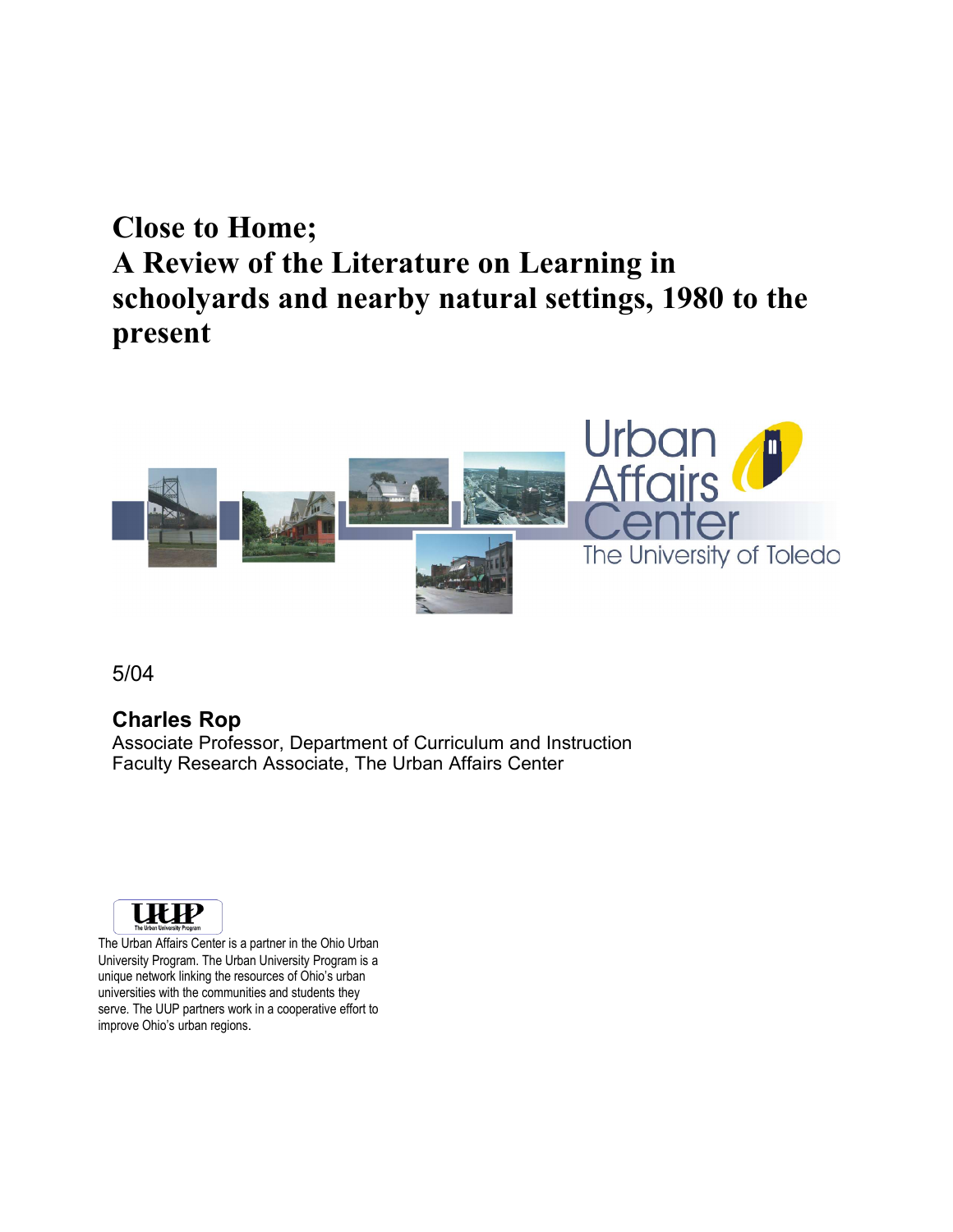Prepared for Urban Affairs Center 2/04

By The University of Toledo Urban Affairs Center

**Charles Rop**

Associate Professor, Department of Curriculum and Instruction Faculty Research Associate, The Urban Affairs Center

**The University of Toledo Urban Affairs Center 2801 W. Bancroft St. Toledo, Ohio 43606 4195303591 E-Mail: uac@utoledo.edu**

**This publication is available for download at the following website: HTTP://uac.utoledo.edu**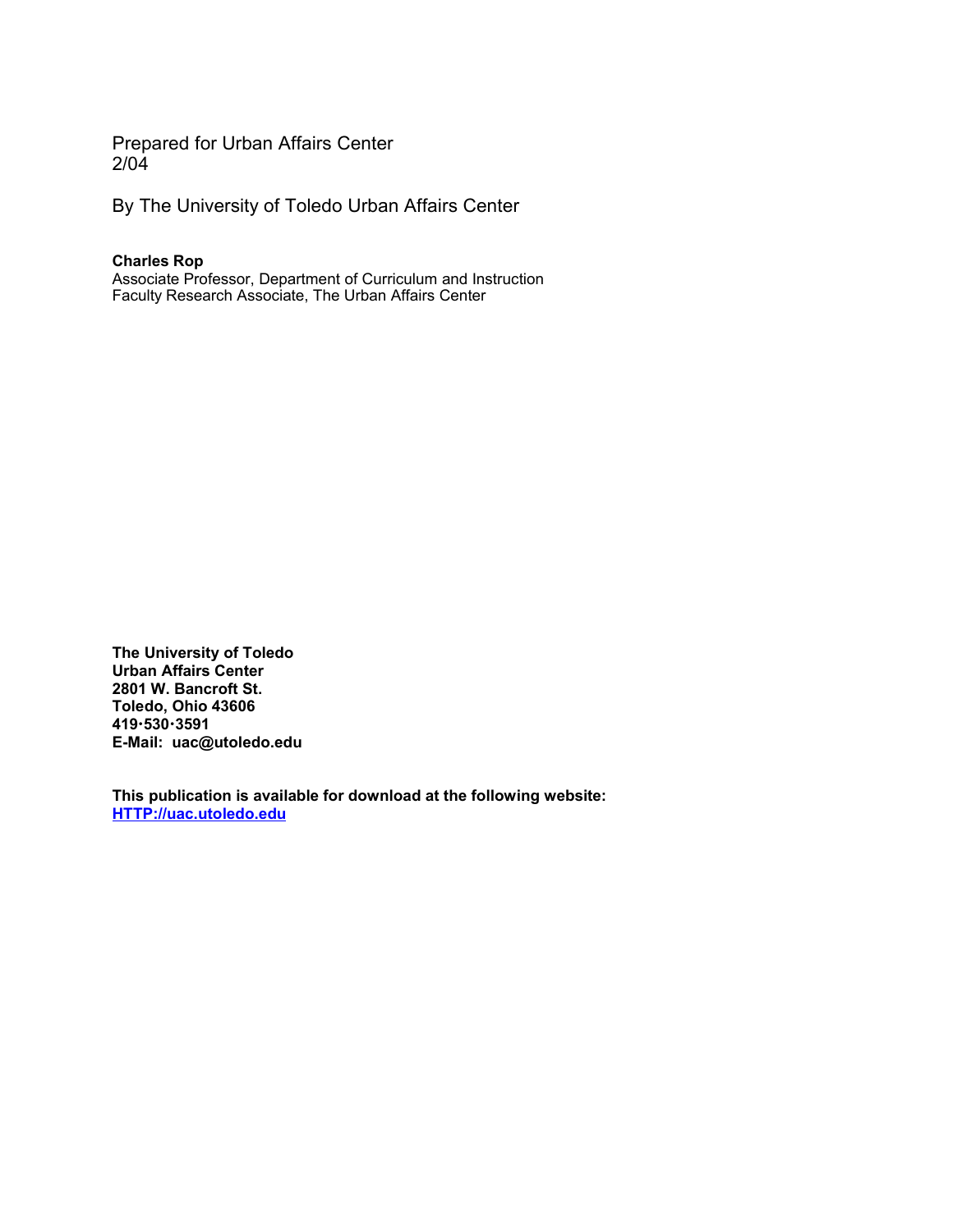# **Close to Home; A Review of the Literature on Learning in schoolyards and nearby natural settings, 1980 to the present.**

2/04

**Charles Rop** Associate Professor, Department of Curriculum and Instruction Faculty Research Associate, The Urban Affairs Center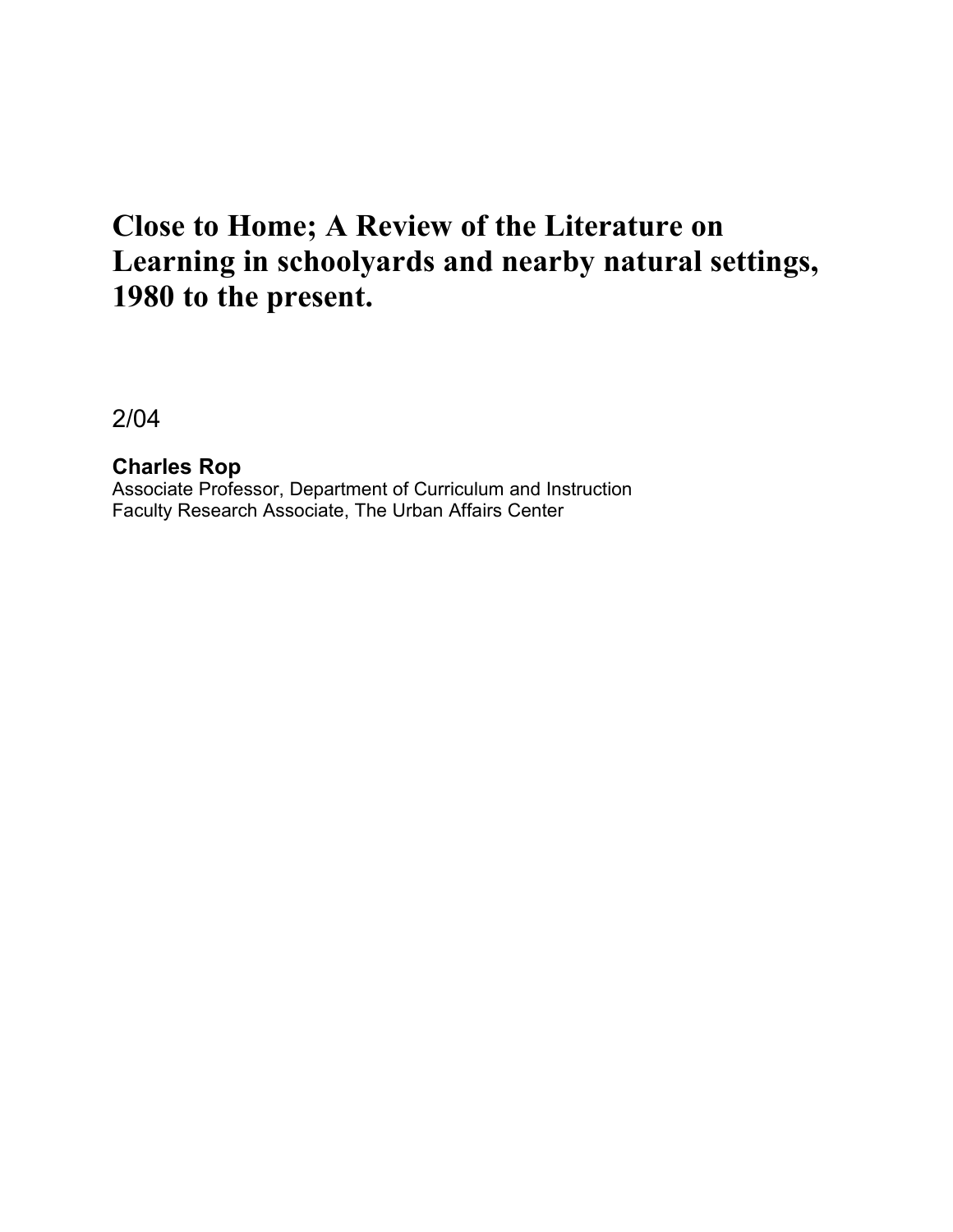# **Table of Contents**

## **Table of Contents**

| Research That Attempts To Measure Student Learning Outcomes As A Result Of |  |
|----------------------------------------------------------------------------|--|
|                                                                            |  |
| Research About Teacher Perspectives on the Learning Outcomes of Outside    |  |
|                                                                            |  |
|                                                                            |  |
|                                                                            |  |
|                                                                            |  |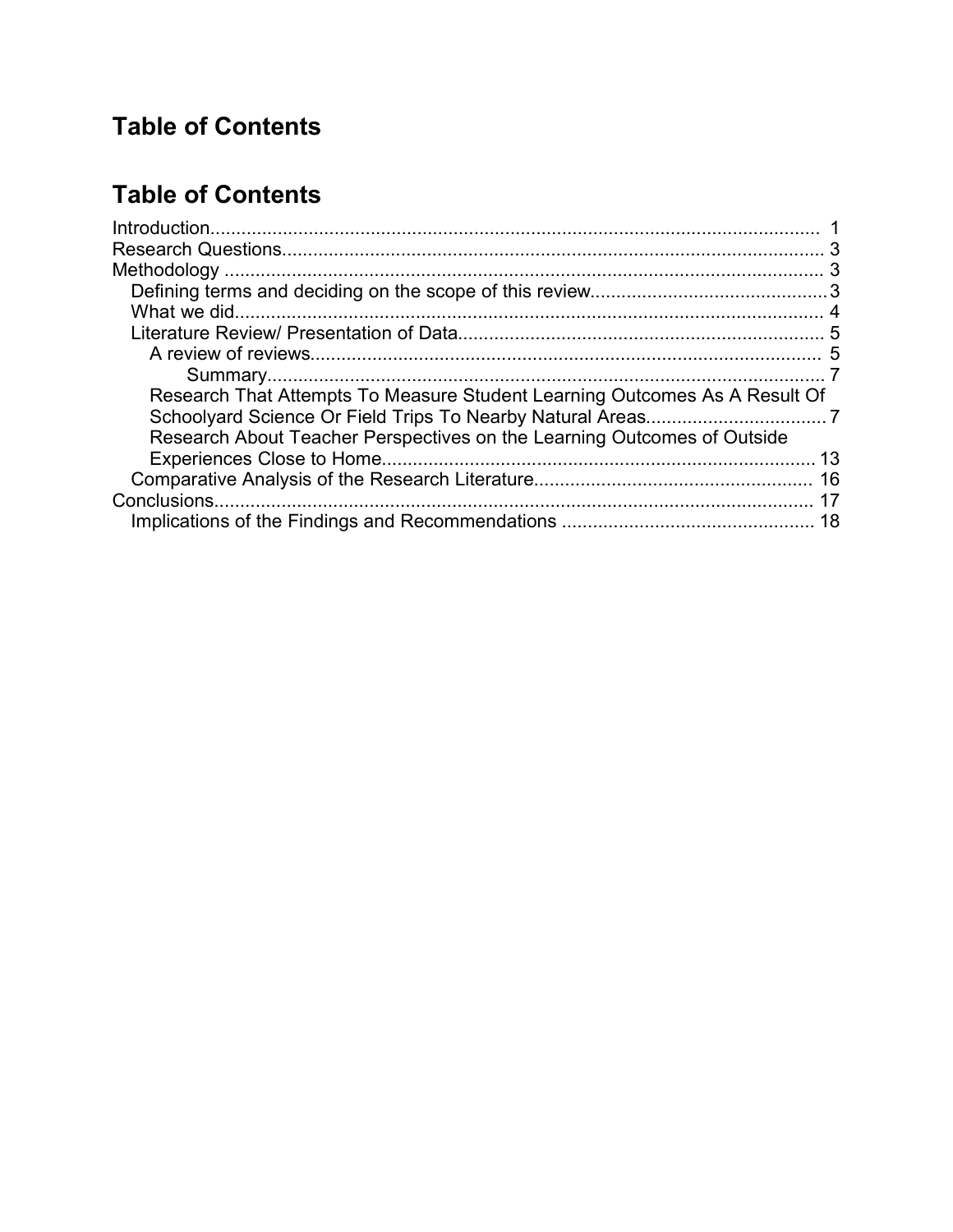#### **Introduction**

It is quite clear that field experiences are valuable for K12 science education programs because they provide close contact with the natural world, stimulate curiosity, and provide clear opportunities for scientific inquiry. According to the National Standards for Science Education, "The physical environment around school can be used as a living laboratory for the study of natural phenomena…the environment can and should be used as a resource for science study" (NRC, p. 45). Educational researchers have suggested that children can discover nature and inquire about nature in a scientific way when they experience nature first hand, while engaged in field studies (Lock, 1998). The current standards-based consensus in science education is that scientific literacy includes scientific inquiry, both learning science through inquiry and learning about science as inquiry (AAAS1990; 1993). The National Research Council (1996) describes inquiry this way:

*Inquiry refers to the diverse ways in which scientists study the natural world and propose explanations based on the evidence derived from their work. Inquiry also refers to the activities of students in which they develop knowledge and understanding of scientific ideas, as well as an understanding of how scientists study the natural world (p. 23).*

Inquiry is an inductive or discovery method of teaching and learning in which the learner can discover or construct ideas or concepts by interacting intellectually with the natural world in the natural world. This idea has a long history in American educational reform efforts. As De Boer (1991) states, since the reform initiatives of the 50's, "If a single word had to be chosen to describe the goals of science educators…, it would have been inquiry" (p. 206). According to the National Research Council (1996), inquirv is a step beyond "science as process" and includes the "process of science" where students learn about "doing science" as well as learning scientific concepts. It includes learning "how we know" in science and understanding the nature of science (NRC 1996, p. 105). The teacher's role in inquiry teaching is as facilitator, guide, or leader instead of authoritative dispenser of knowledge. These teaching metaphors are very familiar to environmental educators as they take children outside to learn.

Although this is hardly a new idea, it seems to be drawing public attention in popular environmental literature. For example, in the November-December 2001 issue of *Audubon* magazine, the cover article, "The Sky's the Limit, " the authors state that "Students throughout Latin America are spilling out of classrooms and into schoolyards —and turning small observations into much larger life lessons" (Markels, 2001 November-December). The author describes "schoolyard ecology" that uses the environment around the school as an extension of the classroom. The Audubon Society's Latin America and Caribbean Program took on the schoolyard ecology as its "flagship education project" (p. 44). Markels quotes Peter Feinsinger, a tropical ecologist he credits with developing the schoolyard-ecology concept, that "many of us think that this is the best long-term route toward conservation" (p. 42). Other articles and books such as Grant & Littlejohn ( 2001) suggest that schoolyard environmental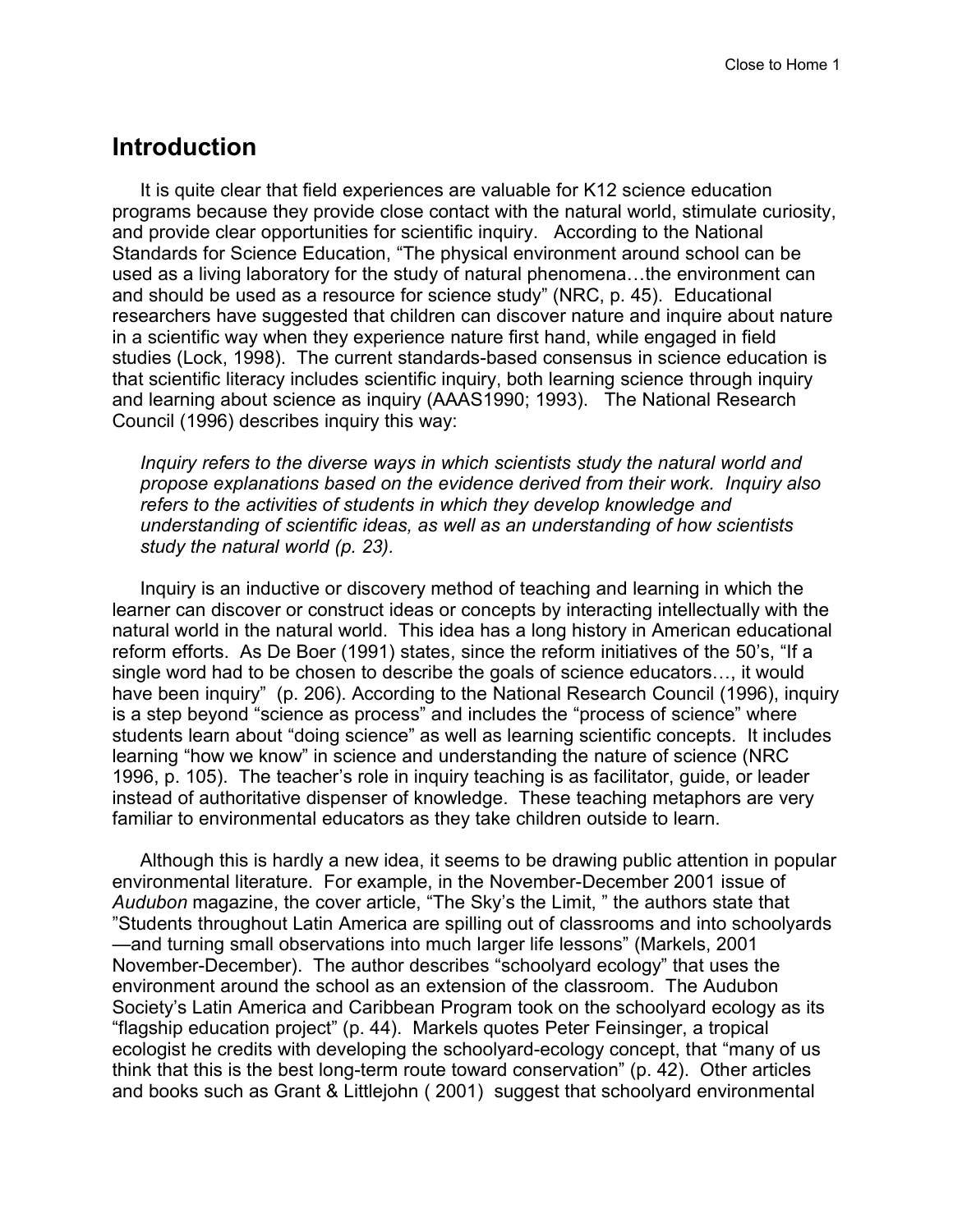education programs are popular and active in USA as well as in other countries.

This popular interest is also reflected in a collection of programs designed to help teachers and schools establish outdoor habitats for learning or outdoor laboratories. Examples include the National Wildlife Federation's "Schoolyard Habitats ®" program (National Wildlife Federation, 2002), which boasts of over 1500 certified sites in 49 states. NWF provides small seed grants as well as collaboration opportunities, planning and curriculum resources. Project Wild ® , also provides resources, workshops, and advice for creating habitat sites on school property. The Center for Environmental Education (2002) which is affiliated with Antioch New England Grad School, provides teachers with help and support materials. In addition, the Connecticut Schoolyard Habitat Network ( 2002) provides resources, workshops, and advice for creating habitat sites on school property. There are12 affiliated Connecticut K12 schools listed on their website. Another support initiative is the *Green Teacher* magazine that is published for teachers interested in hands-on EE and schoolyard natural areas.

There is also monetary support available from a variety of sources. The Evergreen Foundation (Evergreen Foundation, 2002),is a national charity organization designed to help "bring nature to our cities" by helping schools create outdoor classrooms designed to help "bring nature to our cities" by helping schools create outdoor classrooms. Several states and government organizations also provide resources including the Georgia Wildlife Federation's Schoolyard Habitats and Florida Wildlife Extension Educator Resources and the Florida Schoolyard Wildlife Projects. In a handbook published in 1994, Habitats for Learning: Ohio takes a new look at school land labs booklet (Landis, 1994), 163 public schools are listed as having land labs or natural areas on or adjacent to school property. There are 88 resource specialists listed who volunteer to share expertise in starting, using, managing developing school sites. 37 Certified Wild School Site Leaders have completed training by Ohio Department of Natural Resources (ODNR) division of Wildlife and now serve as consultants. Although many teachers and environmental educators call these natural areas "land labs," ODNR prefers to call them "Habitats for Learning" because the word habitat implies an integrated view of living in and learning from nature. They claim that students learn better about the environment outside than in the traditional classroom. In another example, the Maryland Department of Education recently published a manual filled with suggestions for schools called "Conservation and Enhancement of the Natural Environment on School Sites." This resource is designed to walk planners through design considerations for school sites (Maryland Department of Education, 2002).

As researchers and science educators, we reflect on all this support and the popularity of schoolyard natural sites, and we wonder what evidence there is that using natural areas and taking children on field trips for environmental education actually results in measurable improvements in students' scientific literacy. According to Orion and Hofstein (1994), the outdoor environment as a science learning arena has been neglected by teachers, curriculum developers, and researchers. Mason also, in a 1980 review of literature found only 43 empirical studies that dealt in any way with field trips and learning outcomes of outdoor education (Mason, 1980). Lisowski and Disinger (1991) also remind us that most published research about "in-the-environment learning" concentrates on affective and non-cognitive learning and that there is a great need for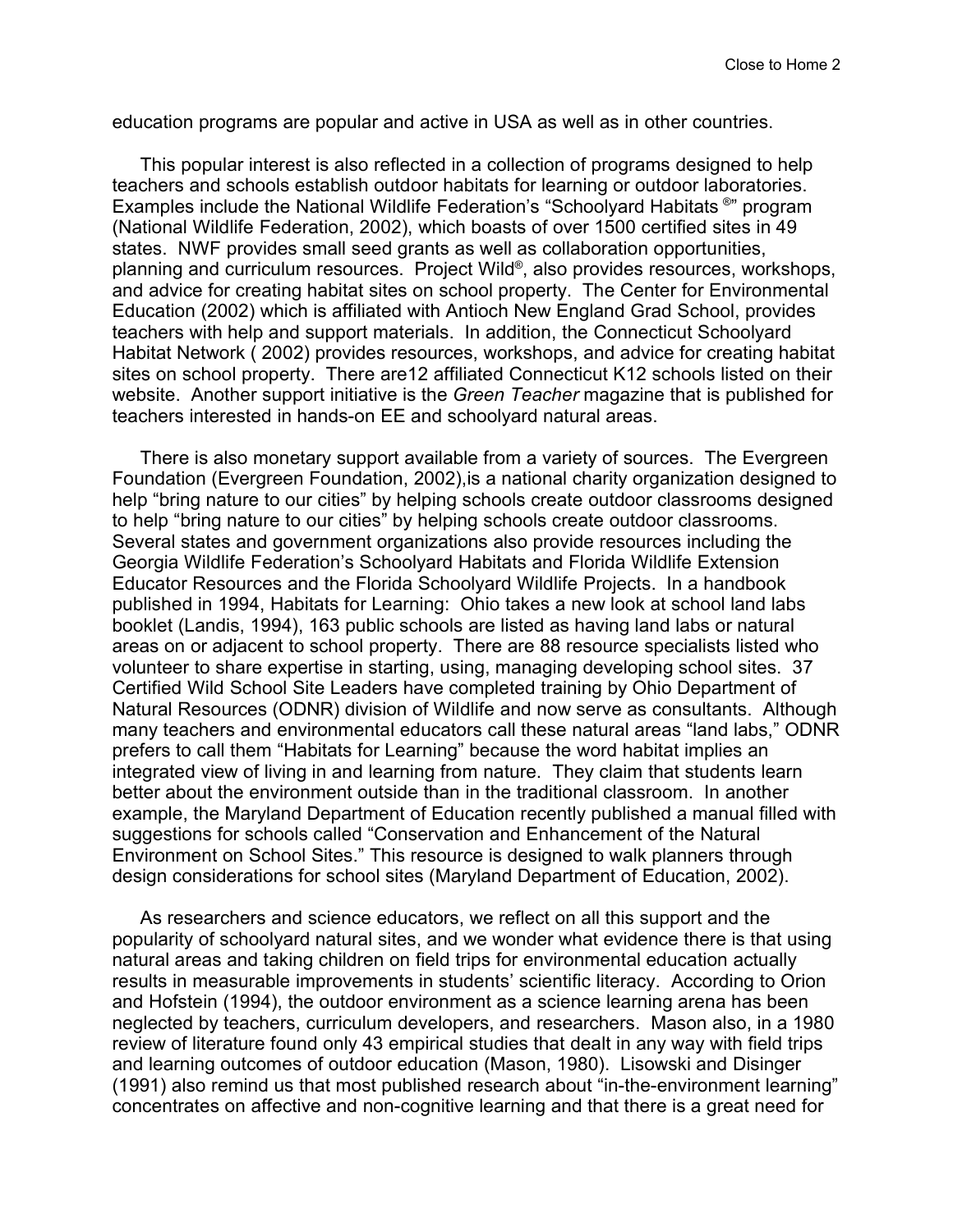studies that concentrate on cognitive learning outcomes. Lock (1998), as he surveys the research literature, suggests that field experiences provide a wide range of learning opportunities that in-classroom experiences can't. These include problem solving, increased knowledge, better attitudes, and opportunities to learn about science and scientific endeavors. One of Lock's more interesting points is that frequent and short visits to schoolyard sites, in his opinion, can have dramatic effects on student attitudes and science content learning (p.640). However, since 1980 there has been an increased interest in informal education and off-school campus sites such as museums, zoos, science camps, and science centers. In this report, although we give an account of the research relevant to field trips to natural areas on and off school property, our main objective is to survey the research published during the last three decades that has something to say about learning outcomes related to taking children outside to study in schoolyard natural areas.

### **Research Questions**

Our research questions are:

- 1) What research has been published in education journals that gives empirical evidence that taking K12 students outside to schoolyard natural areas to experience nature is related to student learning outcomes (cognitive and affective)?
- 2) What research has been published in education journals that gives empirical evidence that taking K12 students outside to schoolyard natural areas to experience nature is related to improvements in scientific literacy as described in the National Standards for Science Education (American Association for the Advancement of Science, National Research Council)?

## **Methodology**

#### **Defining terms and deciding on the scope of this review**

In this review, we are interested in curriculum-related planned field experiences when students are taken outside to a relatively natural area close to the classroom to learn science. Although learning might occur during unplanned schoolyard play and recess activities, we do not include any research related to this free-time activity. As stated above, planned trips to natural areas (field trips) are popular in American schools, the teachers we talk to are finding that extended field trips or over-night environmental programs are increasingly difficult to defend in a culture of limited funding for transportation and limited time for activities that are not directly and explicitly related to high-stakes proficiency testing. Although we certainly see the value of field trips to remote locations, for practical reasons, we have become very interested in the teaching and learning potential of nearby natural areas--metroparks, city parks, and land labs--that can be reached in a one-day field trip or a short walk from the classroom. We assume that short field trips to natural areas near almost any public school can have significant educative value and can happen more frequently, can be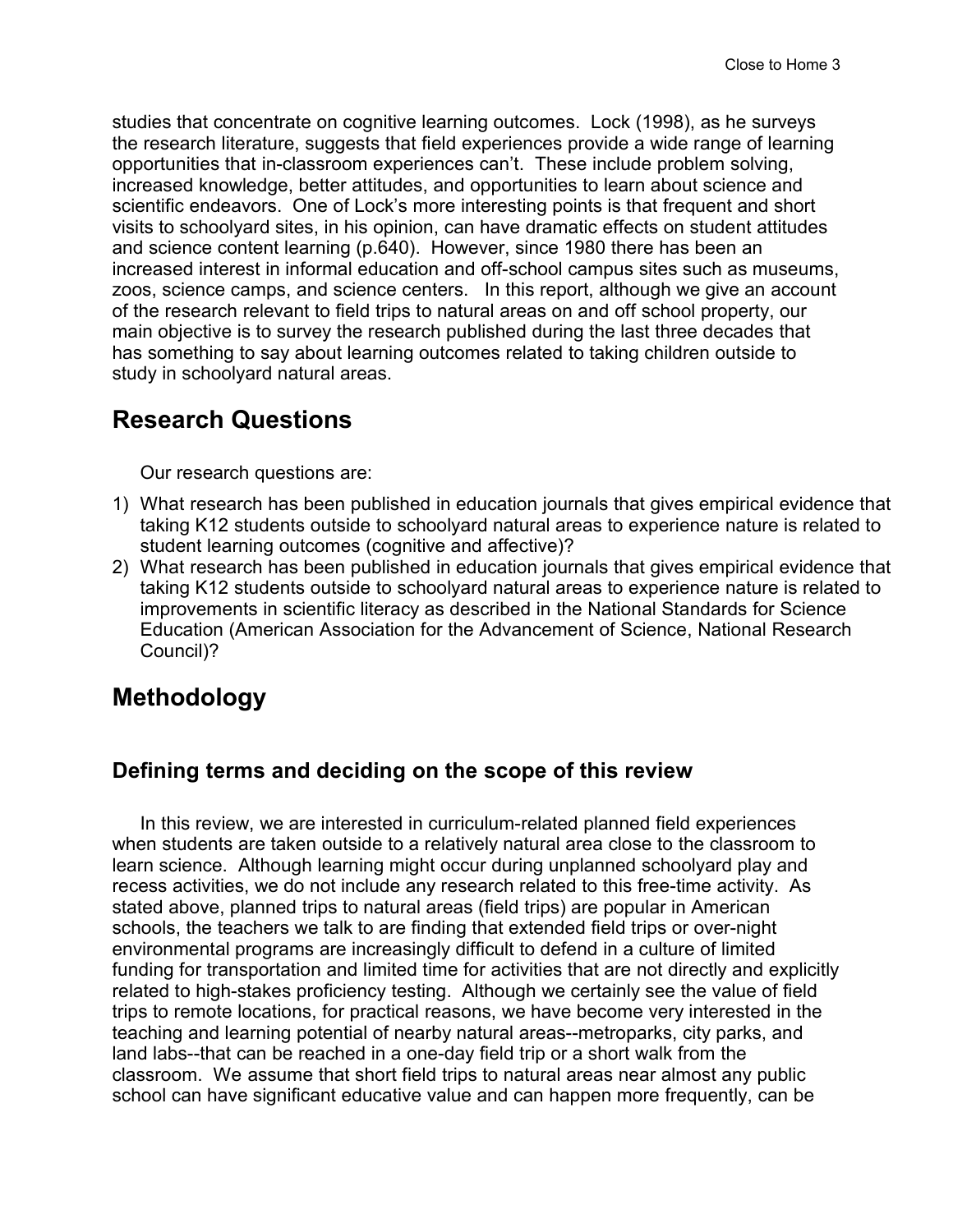quite easily curricularized and institutionalized. Therefore, for this review, we define field trips as 1-day (or less) events planned by teachers to bring students outside to natural areas to learn science. We define natural areas rather broadly. It can be relatively undisturbed outside area such as woodland, wetland, field or stream habitats that are on, adjacent to, or near a K12 school. Preferably, the natural area should be within walking distance of the school.

The National Wildlife Federation gives these criteria for classification of Schoolyard Habitat sites and projects that use them: A site "… must provide food, water, cover and places for wildlife to raise young. …a project must also be student driven and used as an educational tool" (National Wildlife Federation 2002). My definition includes parks, metroparks, reserves, schoolyard habitats for learning and even parking lots if teachers use them for teaching science and other subjects. We take this broad view because we feel that there are educative opportunities unique to natural settings and impossible within classroom walls. Although many institutions are worthwhile destinations for field trips, such as zoos, science centers, museums, they are not natural settings and outside the parameters of this study. Field programs that take participants away from home and school for extended overnight periods and programs that are not clearly curricular programs are not included in this review. In addition, because our research focus is on K12 education, we do not include any programs for college-age or adult learners. We also do not include literature about outdoor learning programs that are not explicitly school programs and do not directly attend to students' science or environmental education. Some studies that fit this later category address questions about the affect of outdoor learning experiences on behavior, self esteem, socialization skills, and social attitudes. It should also be noted that my purpose is to report and analyze the findings of published research, not to criticize the research design, methods, reliability and validity of these studies.

#### **What we did**

We began our study with ERIC database keyword and subject searches using the following terms: outdoor education, experiential learning, nature centers, learning in nature, learning from nature, land labs, learning from the environment, outdoor activities, field trips, field instruction, resident camps, etc. Because we felt we might be missing relevant research with this method, we then physically paged through each issue of each volume of selected research journals published during the last three decades reading titles and skimming the abstracts of articles that seemed relevant. This final process identified several relevant articles that did not come to our attention with subject and keyword searches. Once we identified relevant research, we searched for other articles written by the same authors. We read all the articles that looked like they might be related to our research questions and paid particular attention to any citations and bibliographic references from this journal. Although we do not claim that our review is exhaustive, we do feel this report is a fair representation of relevant research.

We begin by briefly discussing other previously published reviews of literature published during the last to decades that explore various aspects of learning in nature. We then turn to our own review the research studies that directly address our central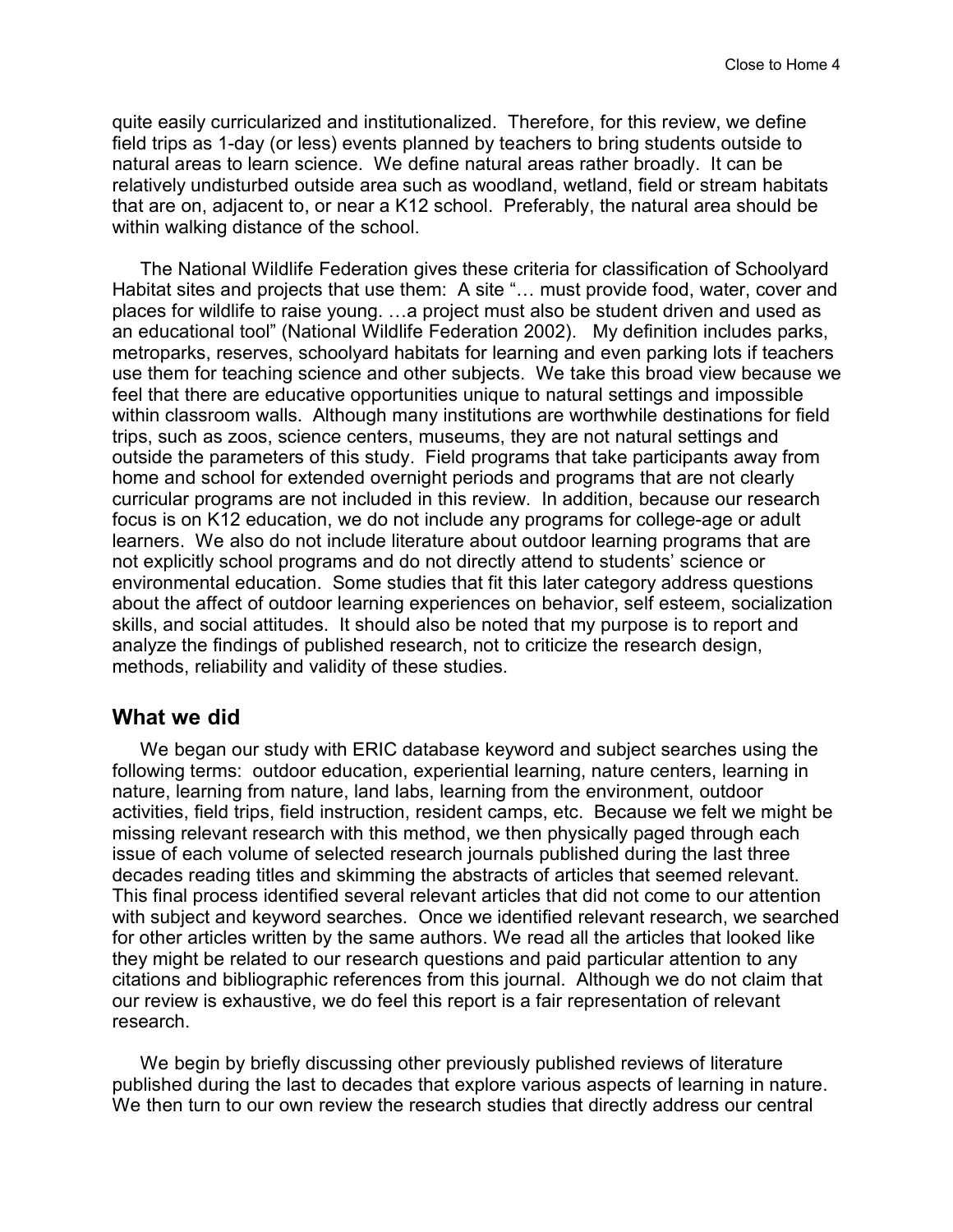questions.

#### **Literature Review/ Presentation of Data**

#### **A review of reviews**

Six reviews of relevant research literature were published in education journals since 1980. First, I will list these reviews and then I will elaborate in following paragraphs. Three reviews were published in the 1980's. The first one is an annotated bibliography of field trip research (Mason, 1980). In the second, Disinger (1984) reviews research literature about learning in the environment and in the third, (Bachman & Crompton 1984-1985) compares research about learning outside to see if there are measured advantages to taking children outside. Later, during the 90's, Leeming, Dwyer, Porter & Cobern (1993) review environmental education studies since 1974. Their review includes outside-of-class programs while Rundman (1994) reports on the use and implementation of field trips. At the end of the decade, Zelenzny (1999), reviews the research on educational interventions on pro-environmental behavior. All these reviewers agree that there has not been much high-quality research conducted about student learning outcomes related to learning in the natural environment. We now turn to a more detailed description of these six reviews of relevant research.

Over three decades ago, *School Science and Mathematics* published an "Annotated Bibliography of Field Trip Research" (Mason, 1980). The author begins by saying that when analyzing research, there has been a lack of reports with respect to field trips. He provides a "comprehensive annotated bibliography" of objective field trip research studies. Mason includes forty-three references for articles in journals and graduate theses but does not claim that his list is exhaustive. Mason organizes his bibliography in four categories: research studies at the college, secondary school, elementary school levels and a category called "other." He claims that research results provide some evidence that field work is an effective teaching technique at all levels of the K-16 continuum. The author points out that although field trips do result in student learning, problems include (1) lack of opportunity in schools, (2) administrative hindrances, and (3) lack of teacher training (166).

Four years later, Disinger (1984) examined the literature about learning *in* the environment (ital. his). He criticizes classroom-bound techniques for their intrinsic sterility (159) and states that education *abou*t and f*or* the environment without education *in* the environment is incomplete, perhaps inadequate. Disinger searched the ERIC data base through 1983 and found 6672 entries under the descriptor environmental education in all its facets. Of these, 1526 articles were related in some way to learning in nature: 246 to field trips, 40 to outdoor activities, 1040 to outdoor education, 128 to nature centers, and 72 to parks. Disinger makes no distinction about whether or not these articles are research based or not. He provides a bibliography of 30 articles related to "Out-of-school activities" that he considers examples of the types of printed materials available for teachers who want to plan education in the environment. All of his citations are activities, field books, handbooks, and guides that teachers might want to use. He does not explicitly include any research articles in his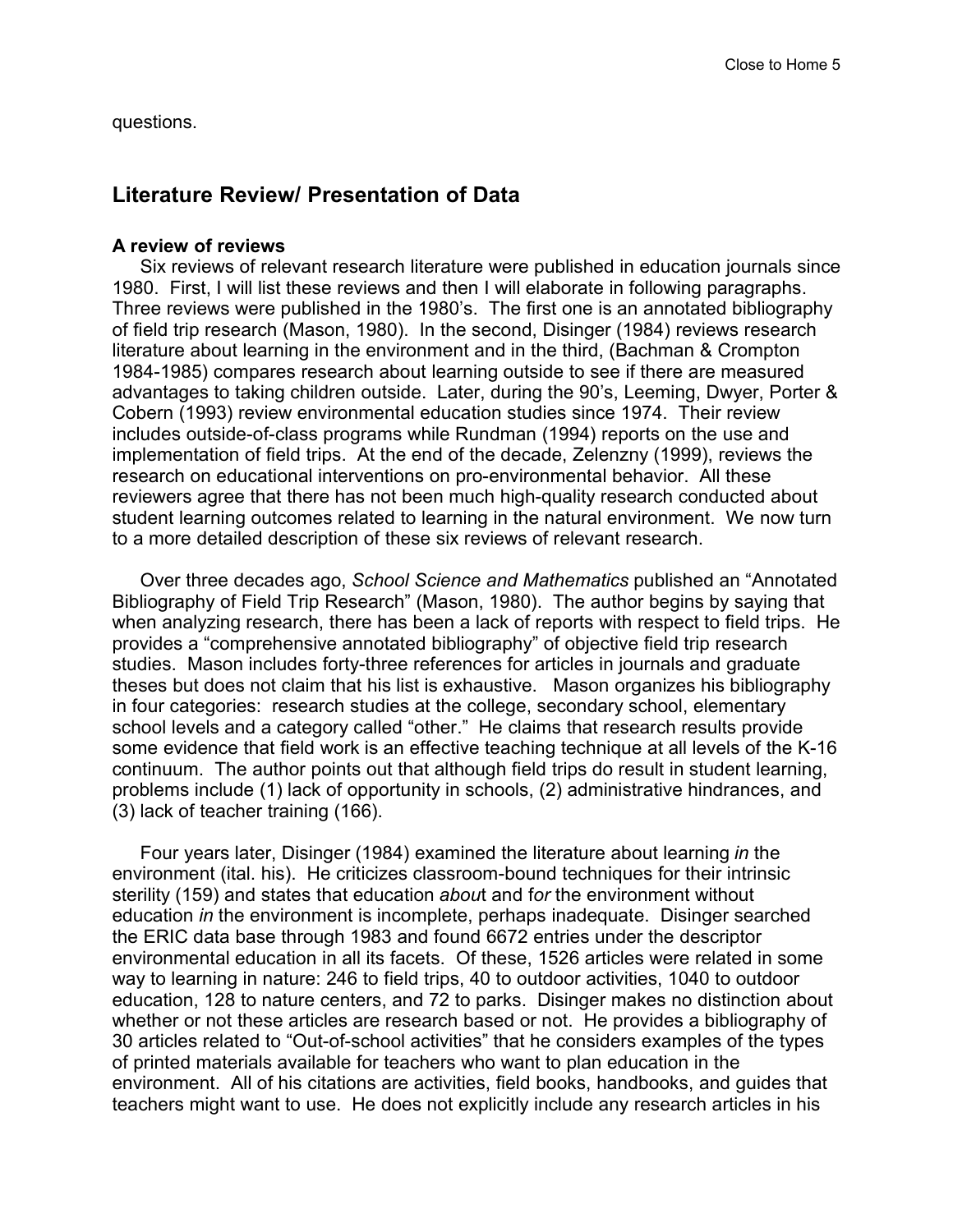short list of 30 articles.

At about the same time, Backman and Crompton (1984-85) compare the literature on learning outside in order to determine if the outdoors is more advantageous for learning in certain situations than in others. "Are there some situations in which the outdoor environment is uniquely suited for improving cognitive development, so students acquire more knowledge per unit time and better understand the material?" (p.4). The authors suggest that the outdoors might effectively stimulate critical thinking, problem solving, and deeper understandings of concepts. However, the authors also state in the end that "the evidence must be regarded as tenuous and uncertain" because there is a "relative paucity of empirical research evaluating the utility of outdoor education for facilitating cognitive development" (p.11). They consider it unfortunate that many of the research studies we had prior to the middle 1980's employed poor research designs and therefore contribute little to our understandings of the value of outdoor education programs in terms of cognitive development.

Almost a decade later, Leeming, Dwyer, Porter, and Cobern (1993) conducted an analysis and critique of the literature on environmental education (EE) studies since 1974, dividing the research studies into two categories: in-class and outside-of-class programs. Some of the programs that fell into the outside-of-class category were field trips, camps, television programs, and workshops. Their stated purpose was to "critique the studies' findings and methodologies" (p. 8). They claim that EE research lacks sensitivity to rigorous design and that research methodology is generally weak in environmental education studies (p.18). They also state "most of the studies reported only how an environmental education program affects attitude, knowledge, or both, and very few provided evidence concerning effects upon actual behavior" (p. 19). With this statement the authors point out that good quality research is needed to know what programs or procedures might change child and adult behavior in relation to the environment; how increased individual knowledge and attitudes might lead to proenvironmental action.

Then Rundman (1994) in *School Science and Mathematics* reviewed the research literature on use and implementation of field trips. She began with a brief historical view of field trips as non-formal education and then summarizes various studies of the implementation of field trips. The author found that, according to the literature, the general purpose of the field trips vary from sparking student interest, to introducing or culminating topics, creating relevancy, and allowing for students to make real world connections. Rudman points out that learning on field trips should involve student senses and that the learner should be able to manipulate items and use hands-on learning skills. The author also explains that the literature clearly suggests that careful teacher preparation for the field trips is vital and teacher preparation clearly effects student learning outcomes. She also found, perhaps counter-intuitively, that the environmental novelty of the field trip can inhibit the ability of a child to learn, and may also contribute to student behavior changes. Rundman leaves us with suggestions about taking these factors in consideration when implementing field trips in the curriculum.

At the end of the decade, Zelenzny (1999) searched databases for studies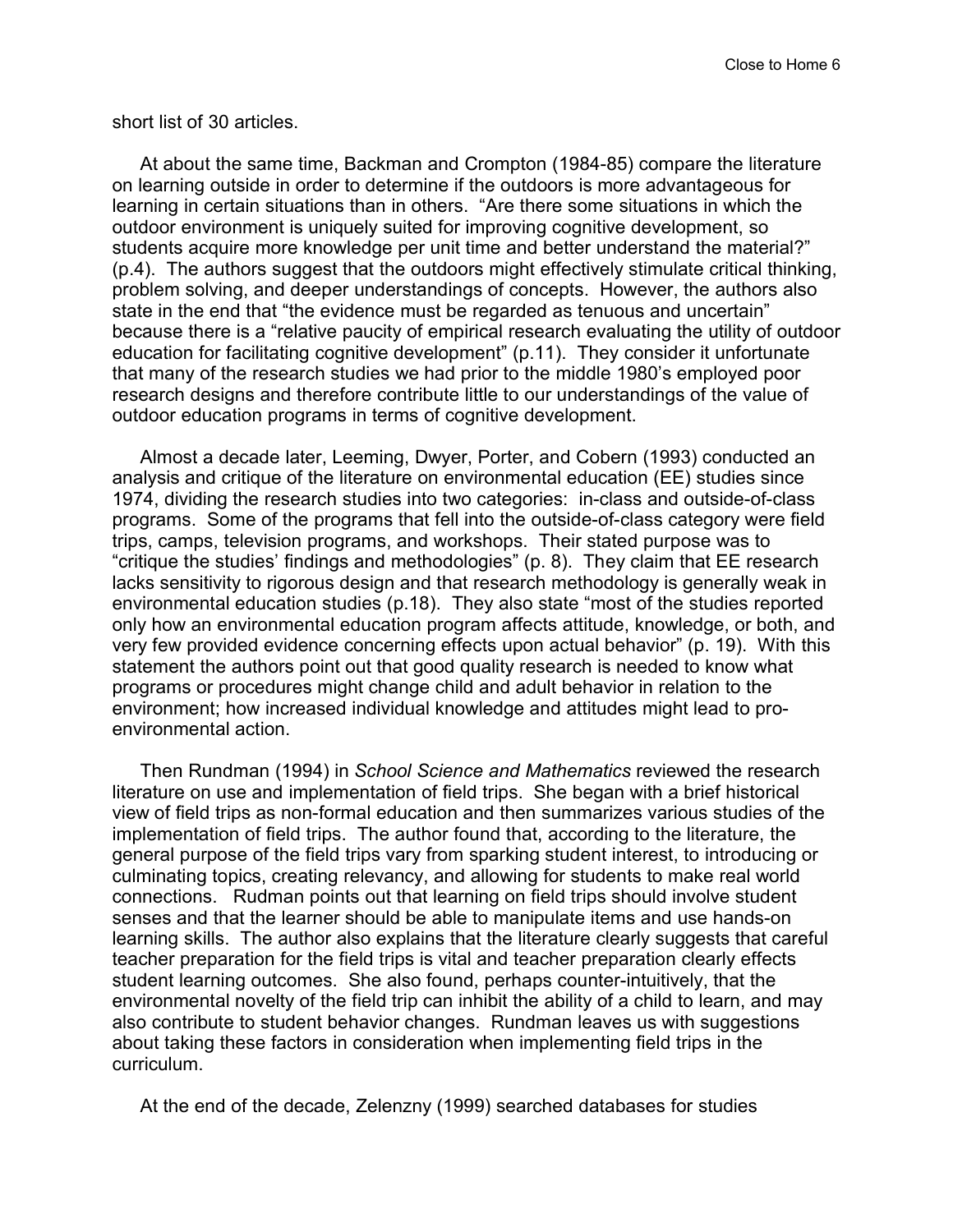published between 1971 and 1996 that measure the effects of educational interventions on pro-environmental behaviors. The author, like Leeming et al. (1993) points out that critics of environmental education argue that few interventions actually encourage responsible behavior. She reasons that this is because these interventions seldom actively involve students in environmental issues (p.5). The author also is critical of the fact that the majority of the studies of nontraditional settings involved adults, and few involved school-age children. She concludes that high-quality research in EE is urgently needed, particularly with younger children and with high school students to advance understanding of environmentalism and how environmentalism is related to developmental maturation (p.13).

#### **Summary**

Although learning and understanding science concepts, learning efficiency, and environmentalism with responsible action are vital components of scientific literacy, so are the fundamental scientific habits of mind, performances and perspectives involved in scientific inquiry that are called for in the National Standards of Science Education (AAAS, NRC). There has not been a review that examines research into the relationship between taking school children outside and learning science *through inquiry*. Nor is there a review that examines how schoolyard programs can influence student learning *about science as inquiry*. Our review attempts to fill this void. The relevant research articles fell into two major categories. The first category includes a group of studies designed to measure student cognitive and affective learning outcomes as a result of outside, learning in nature learning experiences. The second category includes research into teacher attitudes and beliefs about learning in nature experiences for their students.

#### **Research That Attempts To Measure Student Learning Outcomes As A Result Of Schoolyard Science Or Field Trips To Nearby Natural Areas**

Attitudes, perspectives and values like curiosity, wonder, values and human responsibility are all part of being scientifically literate (AAAS 1990, 1993; NRC 1996). The science education journals have published several reports of research about student attitude and personal value changes as results of outside-of-school nature experiences. However, in most cases, these research studies involved residential camps, extended field trips away from school grounds, and/or wilderness experiences (For example, Carlson & Baumbartner 1974; Crompton & Seller 1981; Dettmann-Easler & Pease 1999; Lisowski and Disinger 1991; Palmberg & Kuru 2000). Because these extended field trips and camp programs are not clearly curricular programs, and because they often involve travel to distant locations, we do not include them in this review. However, two generalizations one can make from this body of literature merit attention because they might have implications relevant to school-based programs. First, there is evidence that the duration of these programs correlate with lasting change in participant attitudes and empathic relationships with nature. The longer the duration, the greater the measurable change in attitudes. This means that short, infrequent trips to natural areas have limited value. It might also mean that the accessibility of schoolyard natural areas, a quick walk across the parking lot, might facilitate more frequent use and better learning opportunities. The other factor is the apparent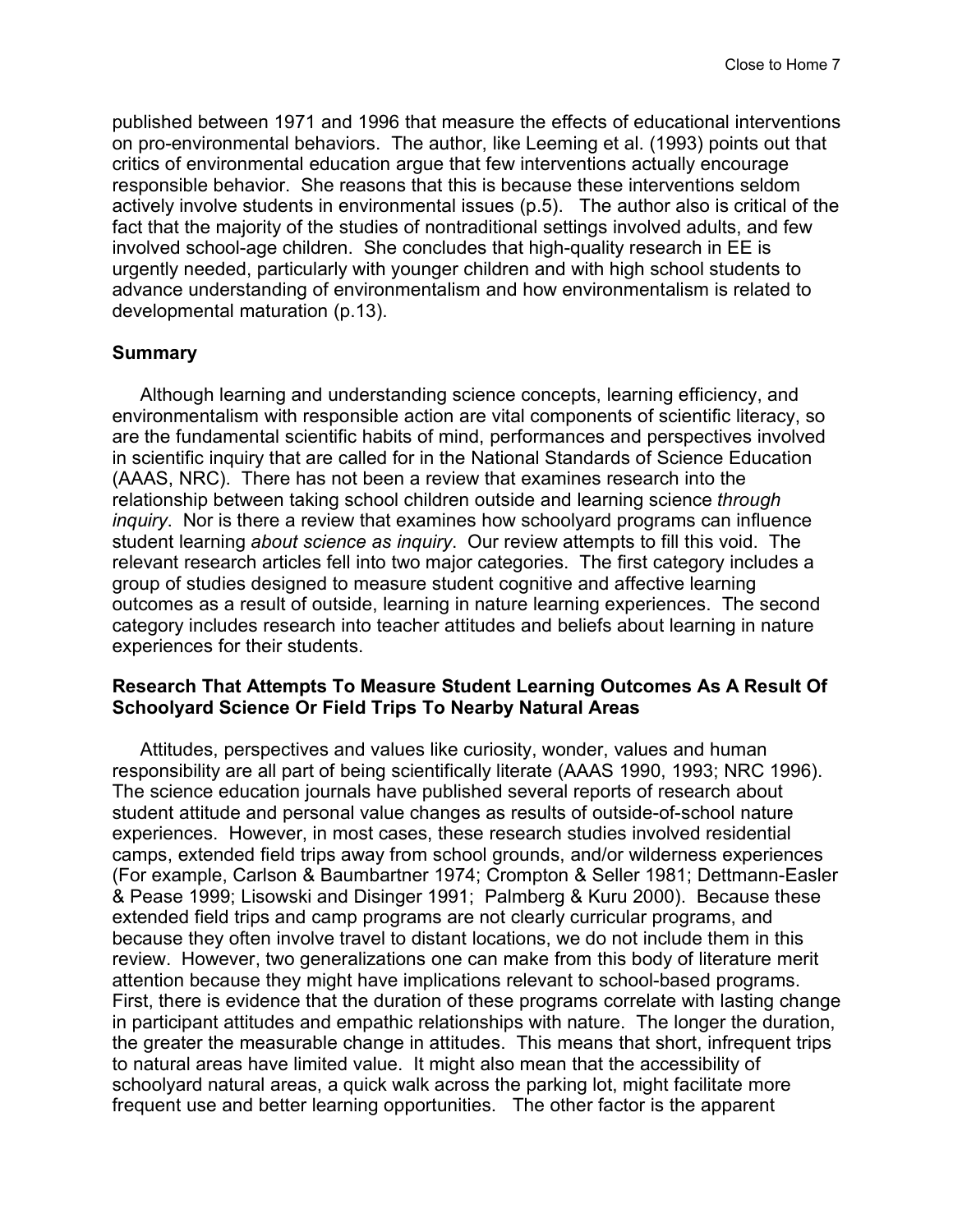relationship between prior experience and lasting attitude change. Participants with few prior nature experiences seemed to experience greater, more lasting change than those with more experience. Perhaps the novelty of the event or the dissonance resulting from a strange and exotic environment encourages conceptual change while familiarity does not. This has dramatic implications for inner-city schools and for urban students who have limited opportunities to walk in the woods or explore natural wetlands.

Martin, Falk, and Balling (1981) researched the effects of different field setting on student learning and behaviors. These researchers set out to examine this assertion that novelty of some field settings can influence learning outcomes. The researchers studied sixty-three students performed ecology activities in both familiar (schoolyard) and non-familiar (natural site) settings in Maryland. In their study, groups of 10-13 yearolds performed ecology based activities in a familiar environment (their schoolyard) and then again in an unfamiliar or novel environment (a natural and unfamiliar site). The subjects completed a pretest, performed an ecology activity, and then completed the posttest to test understanding of ecological concepts. This process was repeated in both the familiar and unfamiliar environments. An observer also recorded non-verbal behaviors (facial expression, locus of attention) that occurred when the subjects were not directly involved in the activity.

The authors conclude that students learn more and learn more efficiently in a familiar environment, as opposed to a novel environment. The authors believe that novel environments place demands on students that have not been considered before by educators. These demands in unfamiliar settings are exhibited in negative student behaviors, such as hyperactivity, increased affiliation, and lack of attention. They suggest that schoolyard natural areas might be better destinations than off-site, more exotic locations.

Harvey's (1989-90) study of the relationship between eight- to eleven-year-old children's knowledge (as well as attitudes) and the amount of vegetation on their school grounds provides evidence for the usefulness of school grounds as learning environments (Harvey, 1989-90). This researcher chose a variety of schools that had a range of vegetation cover, from minimal to much vegetation. The researcher began with the hypothesis that "the more extensive their experience with vegetation, the more positive would be the children's environmental attitudes and the greater would be their knowledge of botany" (p.10). The author tested students on four variables: "general botanical knowledge, specific botanical knowledge about vegetation on the school grounds, 'human dominance'…the belief in man's right to use technology to adapt to and dominate nature, and pastoralism…the enjoyment of the natural environment" (p. 11). Analysis of the test results indicate that the more complex school grounds are highly correlated with three of the variables—general botanical knowledge, human dominance, and pastoralism. Data analysis suggests that sites with more vegetation show higher correlations for specific botanical knowledge. Overall, the author argues that in the case of this study, the more complex and "developed" the landscape, the more improvement in both students' learning of botany and improvements in beneficial attitudes about the environment. Harvey states that her study confirms the role of school landscapes as teaching resources and that developing useful "complex" learning environments are possible and worthwhile on most school grounds.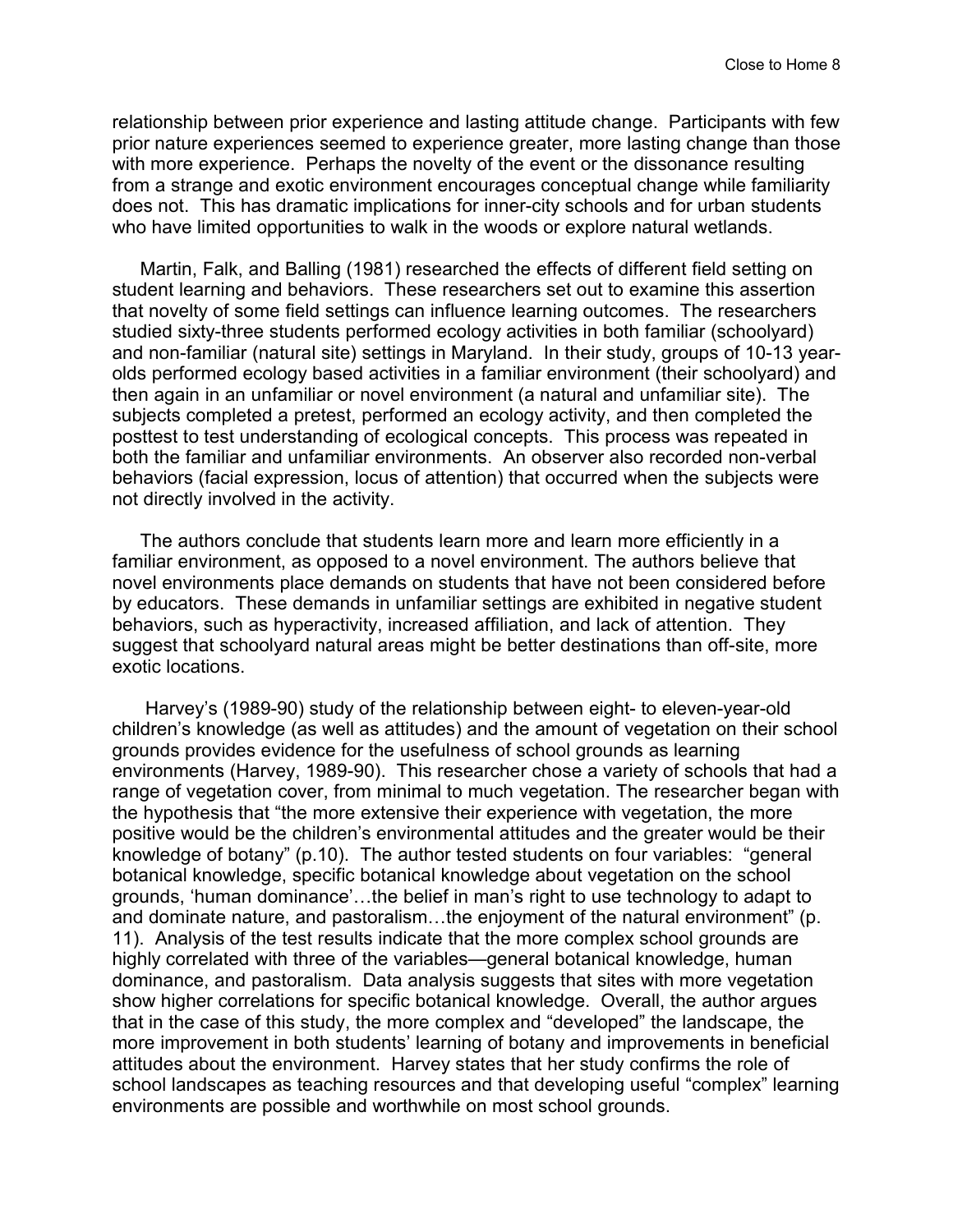Ryan (1991) evaluates a program by the Meewasin Valley Authority (MVA) in Saskatoon, Saskatchewan. Teachers took their fifth-grade students on a one-day trip to Beaver Creek Conservation Area and the researchers wondered if there would be any long-term changes in perspectives of students of the conservation education program. Although the author does not provide much information on the activities in which the students participated at Beaver Creek, he does indicate that students watched videos, discussed, and played in the snow. The students who participated in the MVA program were given one questionnaire while those who did not were given a different questionnaire. Both questionnaires assessed students' perceptions of Beaver Creek and their ideas about conservation. They found inconclusive results and question whether or not visits to Beaver Creek have long-lasting and significant effects on learning or on environmental attitudes.

Another factor that influenced our thinking and our literature search is described by Orion and Hofstein (1991). They point out that, although there has been an "enormous amount" published about field trips in science education by the early 90's, only a few are actually research publications. Of those that are, most deal with cognitive outcomes and not with affective values. The authors also say that as of the early 90's, there were no definite conclusions about the values associated with field trips. They suggest that there is a wide gap between teachers' expectations and what research can contribute to actual learning value of field trips. Therefore, in their research, they measure attitudes toward field trips and attempt to measure factors that influence learning ability of students during field trips. They identify four dimensions of attitudes toward field trips: Learning aspect, social aspect, adventure aspect, and environmental aspect. In their trial studies using their inventory, it seemed that older students were more likely to view field trips as learning experiences than younger students. Younger students thought field trips were more of a social event than a learning experience. The inventory is included at that end of the article.

Later in the decade, Orion and Hofstein (1994) identified different factors that possibly influence the quality of student learning while on a field trip to a natural area. The authors looked specifically at "a) the nature of student learning during the field trip, b) student attitudes toward the field trip, and c) changes in student knowledge and attitudes after the field trip" (p. 1097). The authors attribute field trip quality to two factors. One factor is how well the field trip itself is actually structured and appropriately carried through. The second factor is what the authors call "novelty space." If students are not prepared or briefed on the events of the field trip, they tend to be preoccupied with exploring and becoming familiar with a new environment than in learning. If students have their "novelty space" decreased by means of a preparatory unit and briefing session, then students tend to achieve higher levels of learning and attitudes.

Orion and Hofstein's experiment exposed High school students to three different levels of preparation before their geology field trip. The first group of 98 eleventh graders, the Optimal Concrete Preparation Group (OCP), were taught a full, ten-hour unit centered on topics to be covered while on the field trip. After their field trip, the teacher taught a follow up summary unit. The second group of 101 ninth graders, the Minimal Concrete Preparation Group (MCP) were given a much shorter, abbreviated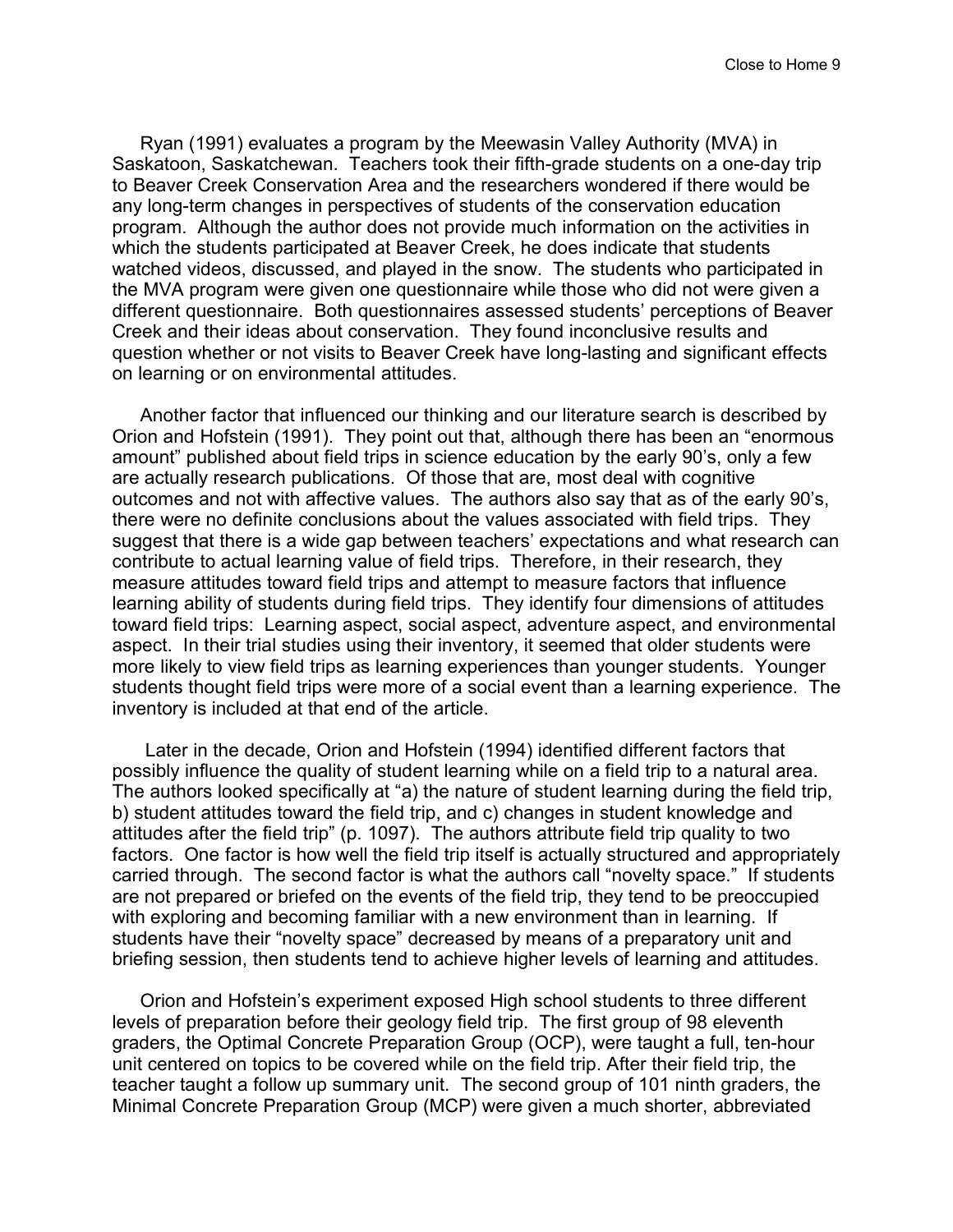four-hour preparation unit before the field trip. The final group of 97 ninth-eleventh graders, the Traditional Frontal Preparation Group (TFP) were taught a thirty-hour course in geology with the field trip occurring later. The teachers of this third group perceived the field trip as a summary, or an enrichment to the material taught. The researchers used qualitative methods of data collection in the form of observations and interviews. They also incorporated quantitative methods in the form of questionnaires and tests.

The authors divided learning performance into three categories: high, moderate, and poor learning performance. They found that the three categories of learning performance correlated with the three different methods of approaching the field trip. Student from the OCP group achieved high learning performance. Students from the MCP group achieved moderate learning performance. Finally, students from the TFP group achieved poor learning performance. Between the OCP and the TFP groups, several significant findings emerged. The students in the OCP tended to have more positive attitudes than those in the TFP. The students in the OCP also gained more skills in rock identification (p<.002) and in answering questions relating to field phenomena (p<.01)(Orion & Hofstein 1994, p. 1113). The authors explain that if students are prepared for field trips, higher quality learning can take place. They suggest that learning is affected by three other factors: "(a) the place of the field trip within the curriculum. The earlier in the school year, the better; (b) the extent of the students' novelty space (or familiarity space) while going on the field trip. Extended and careful preparation before the trip decreases distractions of novelty space; and (c) the field trip program—learning materials, structure, and pedagogic strategies (p. 1116).

In another mid-1990's study, Milton, Cleveland, and Bennett-Gates (1995) examined the urban Park/School Program that is associated with the Yale School of Forestry and Environmental Studies. The program attempts to address the relationship of environment, self concept, and community structure by using a familiar natural park environment as an educational setting. The authors claim that as a result of the program, urban 5<sup>th</sup>-grade children using their own urban forest as a tool for learning improve self esteem each time they visit the park. Lessons are composed of many different planned experiences, from outside observation to indoor laboratory exercises. Elementary school children begin outdoor exploration of the park and then move inside to participate in laboratories that are designed to correlate with what they just experienced outside. As a culminating activity, the students present what they learned to their families, other elementary children, and community members. The Park/School Program includes a pre- and post-test to assess students' ecological knowledge. The researchers report that the average scores of the post-test improved 14% as a result of the Park/School program activities. Additionally, the researchers report that teachers, parents and other community members reported that they noticed an improved difference in behavior and academic achievement of the children who participated in the program. The authors also claim that students valued the program and expressed a desire to stay involved in the Park/School Program after its conclusion. Although they do not report specific evidence, the authors also claim that the content of students' questions revealed improvements in scientific thinking. Another reported benefit was that teacher/student relationships seemed to improve as a result of the program. In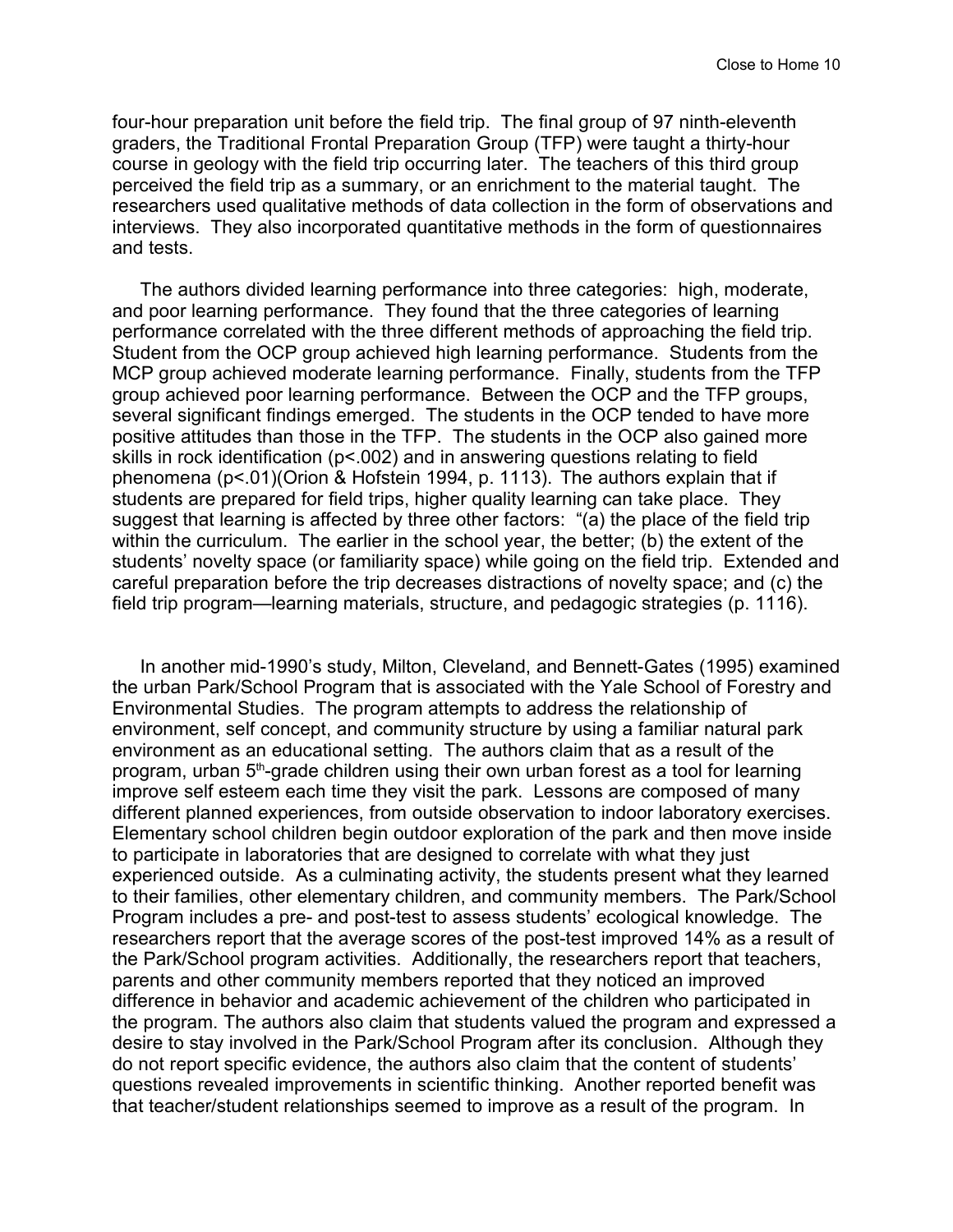summary, these researchers report that students who participated in the program showed improvement in the cognitive and the affective domains.

Later, Manzanal, Barrerio, and Jimenez (1999) researched Spanish adolescents to determine the contributions fieldwork makes toward the understanding of ecology and student attitudes toward defense of a fresh water ecosystem. The sample population for this research consisted of 67 students (36 female, 31 male) between the ages of 14 and 16. The students were from middle class families, and many of them expected to go on to some kind of higher education in the future. The sample population was randomly separated into an experimental group (34 students) and a control group (33 students). All participants had previous experience with field trips. The experimental group participated in fieldwork at a local ecosystem along with a four-week long ecology unit presented in class sessions. The control group studied the same ecology unit in class sessions, but viewed slides about the ecosystem instead of taking the field trip.

Methods of data collection consisted of qualitative and quantitative measures. Pretests were administered to each student before instruction as an initial exploration of student knowledge concerning ecosystems. After the unit was completed, a posttest was administered to each student. The pre- and posttests consisted of knowledgerelated questions. To measure attitudes, the researchers analyzed the teacher's class diary and conducted interviews with some of the participants one month after the fieldwork took place. The interviews were held with twenty-four, randomly chosen participants from each group.

Results from pre- and post- analysis showed that students in the experimental group were significantly better at expressing ecological concept organization, understanding and application of trophic relationships, and understanding of a-biotic components of ecosystems. The authors also believe that the experience with fieldwork helped students to analyze environmental problems, using their field experiences as frames of reference.

Knapp (2000) focuses his research on the retention of the knowledge and changes in student attitudes as a result of field trips. The subjects (n=71) in this study were third and fourth graders from a rural school district. The teachers took their students on a one- hour field trip to a close-by city park. One month and again 18 months after the field trip, students answered four open-ended questions designed to test retention. Only the results of student surveys completed at both intervals were used in data analysis. Consequently, attrition and other institutional constraints related to finding the same students 18 months later, reduced the sample size to 25.

Their survey asked participants to remember and name three of the activities on the field trip. Although children didn't remember specific details about activities the three mentioned most frequently were learning about plants, playing a game, and hiking. The researchers also asked students to recall an activity their teacher used to help them in understanding transpiration. One month after the field trip, only 42% of the participants answered this question correctly, and at the eighteen-month interval, only 20% remembered what the teacher had demonstrated. The final question asked participants to choose to study plants at one of three places: the same park they just took a field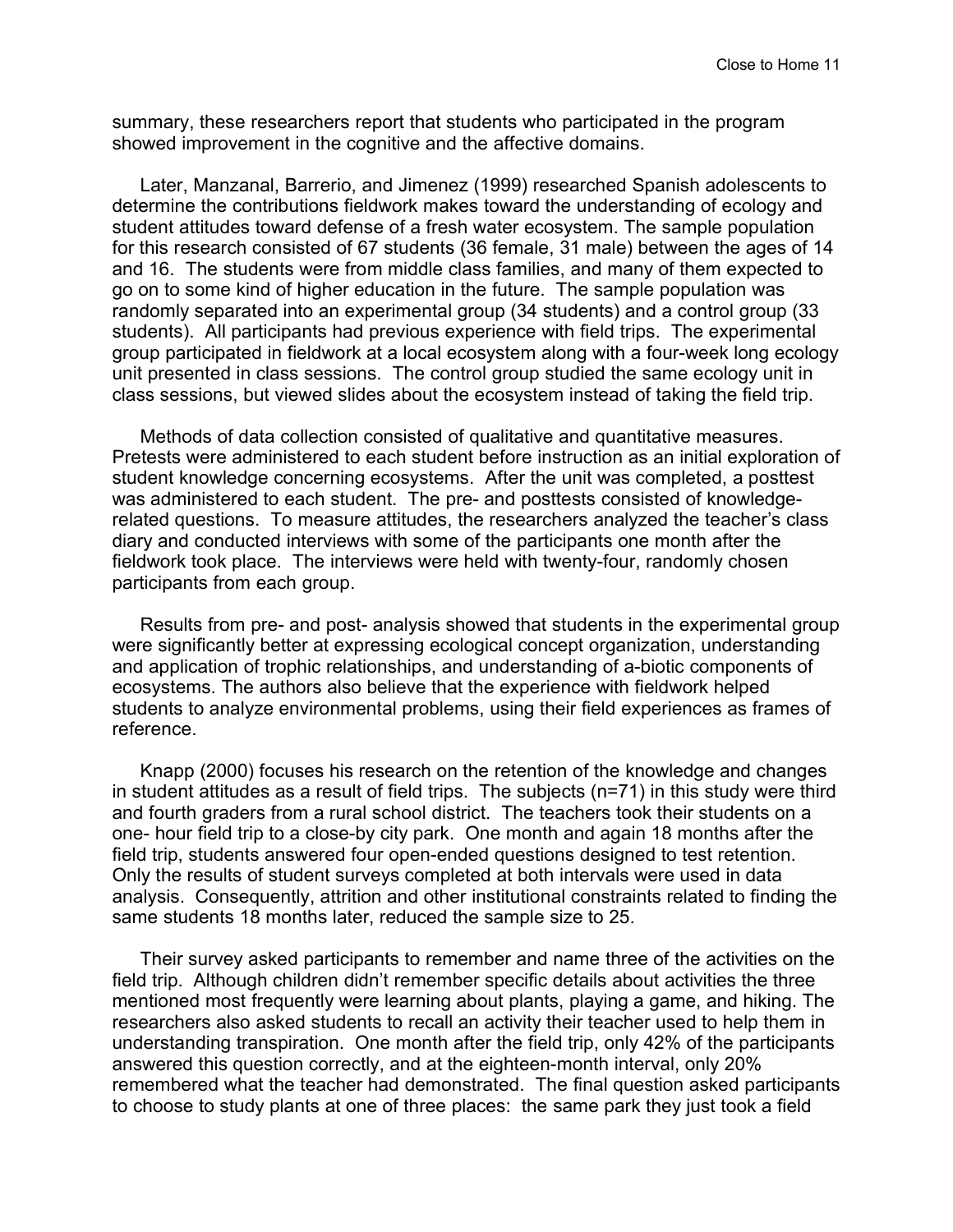trip to, a different park, or no park at all. At both time intervals, over three-fourths of the students expressed a desire to learn about plants at their field trip site. Knapp believes that this last question indicates that even though the participants did not remember specific information from the trip, they did show interest in learning more. To increase the retention of lessons learned, the author suggests that teachers need to reinforce them in their classroom instruction.

Cronin-Jones (2000) after noticing that few studies have concentrated on comparing schoolyard science learning with traditional science learning, set out to study the impact of traditional classroom and outdoor schoolyard instruction on the ecological science content knowledge and attitudes of upper elementary students. Her sample population for this study consisted of 285 third and fourth graders in Florida. Students were divided into control (no instruction), traditional (indoor instruction), and experimental (outdoor schoolyard instruction) groups. All of the classes were given a posttest to measure content knowledge and environmental attitudes.

An analysis of the groups' posttest scores revealed that the content scores of the three groups were significantly different (p<.05) with the experimental group achieving the best performance (Cronin-Jones, 2000). The control group had lower test scores than both the experimental and traditional groups. Similarly, the content gain scores for the experimental group were significantly greater as compared to the traditional and control groups. However, interestingly, although the attitude posttest scores were higher than those of the control group, the attitudes of the traditional and experimental groups were not significantly different from each other (p.207).

Cronin-Jones concludes "elementary students learn significantly more about ecological science topics through outdoor schoolyard experiences than through traditional classroom experiences" (p. 207). She also concludes that outdoor instruction does not play a significant role in developing more positive attitudes about the environment. The author suggests it is the "quality" of the instruction that plays a more important role in developing positive attitudes than where the instruction actually takes place. In other words, quality instruction, whether it be outdoors or indoors, can and does induce positive environmental attitudes.

In another recent study of specific programs designed to affect student learning outcomes, Tudor and Dvornich (2001) provide a description of the *NatureMapping* Program in Washington State. The program, created by the Washington Department of Fish and Wildlife and the Washington Cooperative Research Unit Gap Analysis Project, allows schools and other volunteers to collect data about fish and wildlife "by mapping wildlife sightings and habitat" (p. 8). The authors explain that students take on the roles of researcher and scientist as they participate in a science activity that is not only meaningful to them but also to other wildlife experts who may not be able to observe every area themselves. The authors explain that *NatureMapping* brings together schools and communities so that they work together to sustain the environment in which they live. They also claim that the program results in motivated students, and a systemic change in curriculum through interdisciplinary inquiry. The Nature Mapping Program was selected to receive the 1995 fifth annual RENEW America National Award on Environmental Sustainability in the wildlife and habitat category. The authors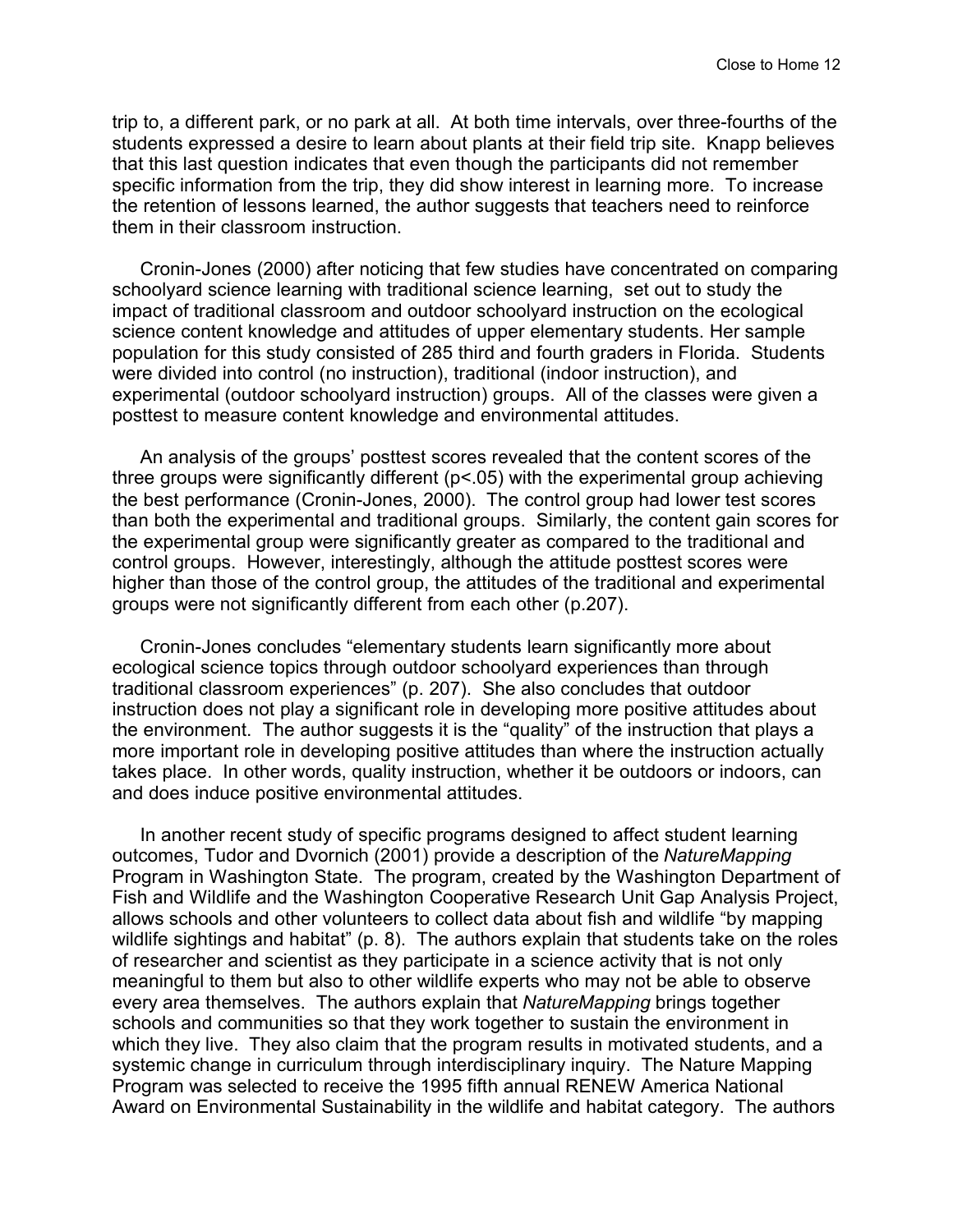also believe that this program serves as a model for other national and international initiatives.

More recently, Malone and Tranter (2003) discussed the importance of school grounds as sites for "environmental cognition." Although the authors' focus is on the type and quality of play of 8-10 year old children, they also claim to have data to show that the school ground environment does have a positive effect on student attitudes and learning about the environment. Their study Children's Environments Project, a research project that investigates, using cognitive and behavior mapping techniques, teacher and student interviews and surveys to study children's environmental cognitive development (p. 285). The purpose is to inform school communities of better ways of designing and utilizing school grounds to improve children's environmental cognition. This paper is a discussion of research in progress and focuses on children's perceptions of the role of schools grounds as a site for learning (p.286). Their sample is five Australian schools but they discuss in more detail, the perceptions of students in two representative city schools, one in Canberra and the other in Melborne.

The authors claim that the Orana School grounds in Canberra contribute to student learning more than the Melborne school, in part because of the Orana philosophy of education. "(T)he children focus on reconnecting with the natural space—getting fresh air, walking in the forest—one response being to return and complete a project that is already in progress—rebuild a cubby (p.298)." Their Steiner Philosophy (p.299), encourages the view that children are innately connected to the earth and that they should make maximum use of the earth—digging, reforming water channels, and use their imagination in the woods and with natural materials. The authors suggest that a school should tune its philosophy to make a difference in the quality of the outdoor experience of the children when brought outside. "Having a philosophical commitment to the value of school grounds for developing children's environmental cognition is a vital ingredient "(p.300). The authors conclude by saying that although their evidence supports the potential of outdoor environments for student learning, in science and other curricular areas, comprehensive studies need to examine why teachers do not tend to use outdoors in formal teaching (i.e. Keown 1986; Orion et al., 1994).

#### **Research About Teacher Perspectives on the Learning Outcomes of Outside Experiences Close to Home**

Student experiences and the quality of their learning depend to a great extent on their teachers. The National Standards for Science Education (AAAS 1990, NRC 1996) include specific guidelines for teachers and teacher preparation programs that will help improve science literacy in their students. There is a very limited amount of research published that examines teachers' opinions about and experiences with taking their students to natural environments to learn. The research suggests that teachers value outside learning experiences but also report disincentives and significant institutional roadblocks that stand in their way.

Mason (1980) sent questionnaires to secondary science teachers to ask them about their use of outdoor fieldwork. Mason found that over 60% of the 207 teachers reported at least four field trips during a normal school year and17% reported that they did not include an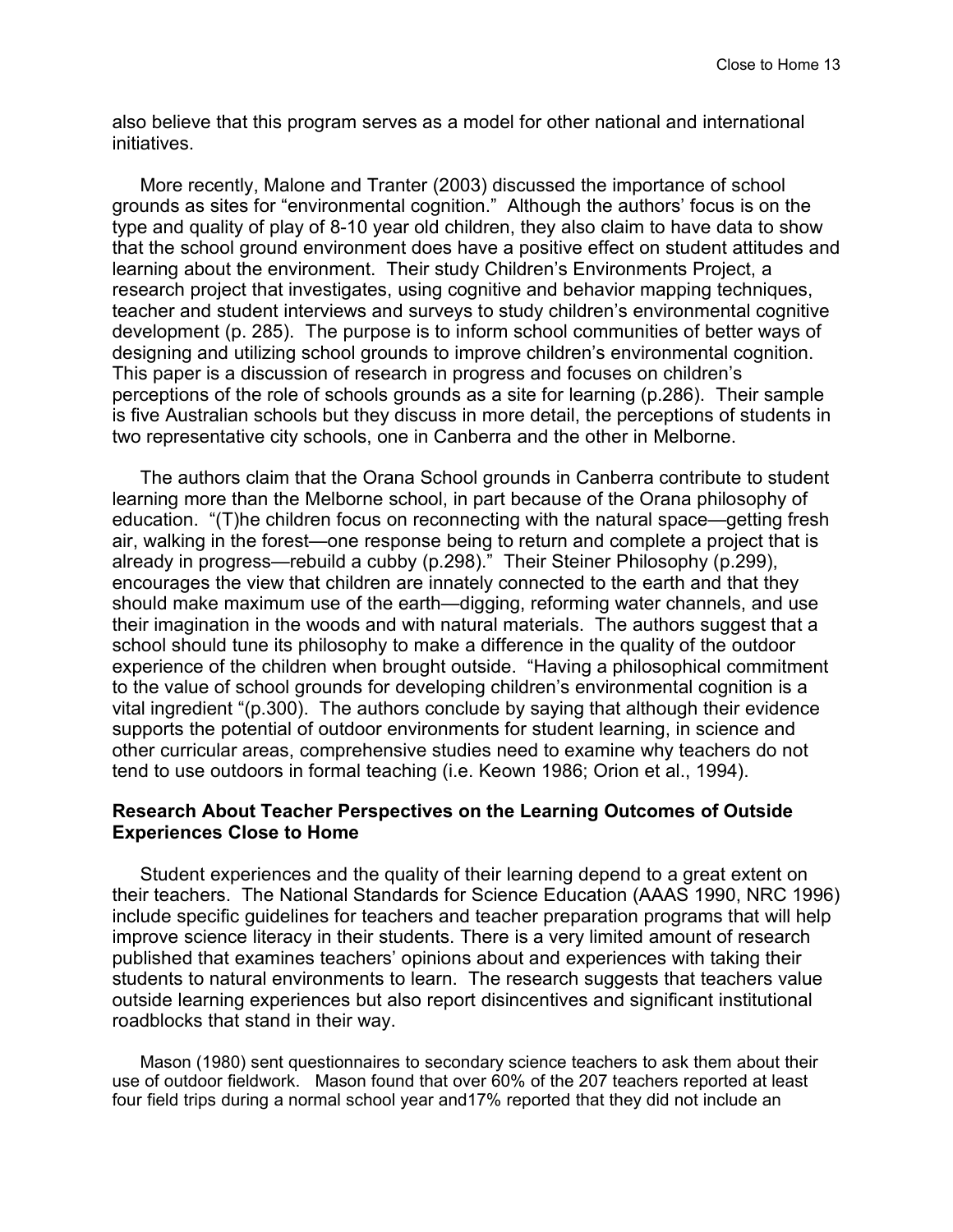outdoor fieldwork during a school year. Teachers indicated that they would spend more time on field trips if they could, that they wished their school valued field excursions more, and that most of the outdoor fieldwork they did offer occurred on school grounds. The four most commonly reported barriers standing in the way of field trips were "(1) lack of planning time; (2) lack of resource people for assistance; (3) failure of the school to assume trip risk; (4) lack of a satisfactory method for covering classes" (p. 320).

In the middle 80's, Keown (1986) sent questionnaires to secondary natural science teachers around the United States asking them fifteen questions about their use of the outdoors in their curriculum. The research questions that drove the questionnaire ranged from: "How often and for what reasons do science teachers use outdoor resources in science?" To "What are teacher suggestions for using and improving the use of outdoor resources in science learning?" (p. 24). 5,000 names were chosen from the NSTA listing of biology, earth science, and environmental science high school teachers to receive the survey. The researchers report a 37% return rate. The article provides survey items with a chart of results for each. The majority of teachers in the different areas of science (ranging from 23-36%) reported taking their classes outdoors infrequently, about one to two times a year. Partly because of this infrequency, the researchers seemed surprised by how strongly a majority of teachers felt about the value of taking students outside. Interestingly, almost 83% of the respondents also felt that their school curriculum doesn't encourage natural science teachers to take learning outdoors. The researchers explain that conflicting class schedules, class size, lack of time, lack of college preparation, and liability issues were among the factors that kept most teachers inside most of the time. Of those teachers who did report taking their classes outside, almost 70% reported that most of the outdoor activities occur within walking distance of the school and require one classroom period of time. The authors conclude that if teachers are to use the outdoors in their teaching, they will need greater support, better courses and workshops that teach teachers to use the outdoors, and pre-service college preparation that includes "field studies and activities that concern improvement, understanding, and monitoring of the environment" (p.29).

Simmons (1993, 1998) works from the assumptions that teachers' perceptions of nature and of the importance of providing environmental education determines students chances of experiencing natural areas. In her earlier study, Simmons (1993) interviewed 39 urban elementary teachers for their perceptions and preferences of different natural settings. The researcher showed each teacher photographs of different types of natural areas, such as woods, parks, rivers and ponds, urban areas, and school grounds and asked them about their perceptions, uses, and possible uses of the sites. Teachers expressed a preference for environments with water and densely wooded areas over any of the other sites. Significantly, sites on school grounds received the least amount of preference. Findings indicate that teachers prefer settings that are more removed from people and removed from school buildings for environmental education purposes. For example, Simmons reports that one teacher, while looking at a photograph of a woodland, said that "This is unspoiled nature" (p. 12) and therefore preferable to disturbed settings. Simmons also reports that of all the possible activities they could choose from for student experiences, recreational and identification-type activities were mentioned most often. Only a minority of the teachers mentioned activities that involved ecosystems, insects, or the impact of humans and she found that teachers felt county parks provide recreational but few educational opportunities. In conclusion, Simmons suggests that teachers perceived distinct differences in nature settings and in their opinion, different settings were conducive to different teaching and learning opportunities. Simmons also suggests that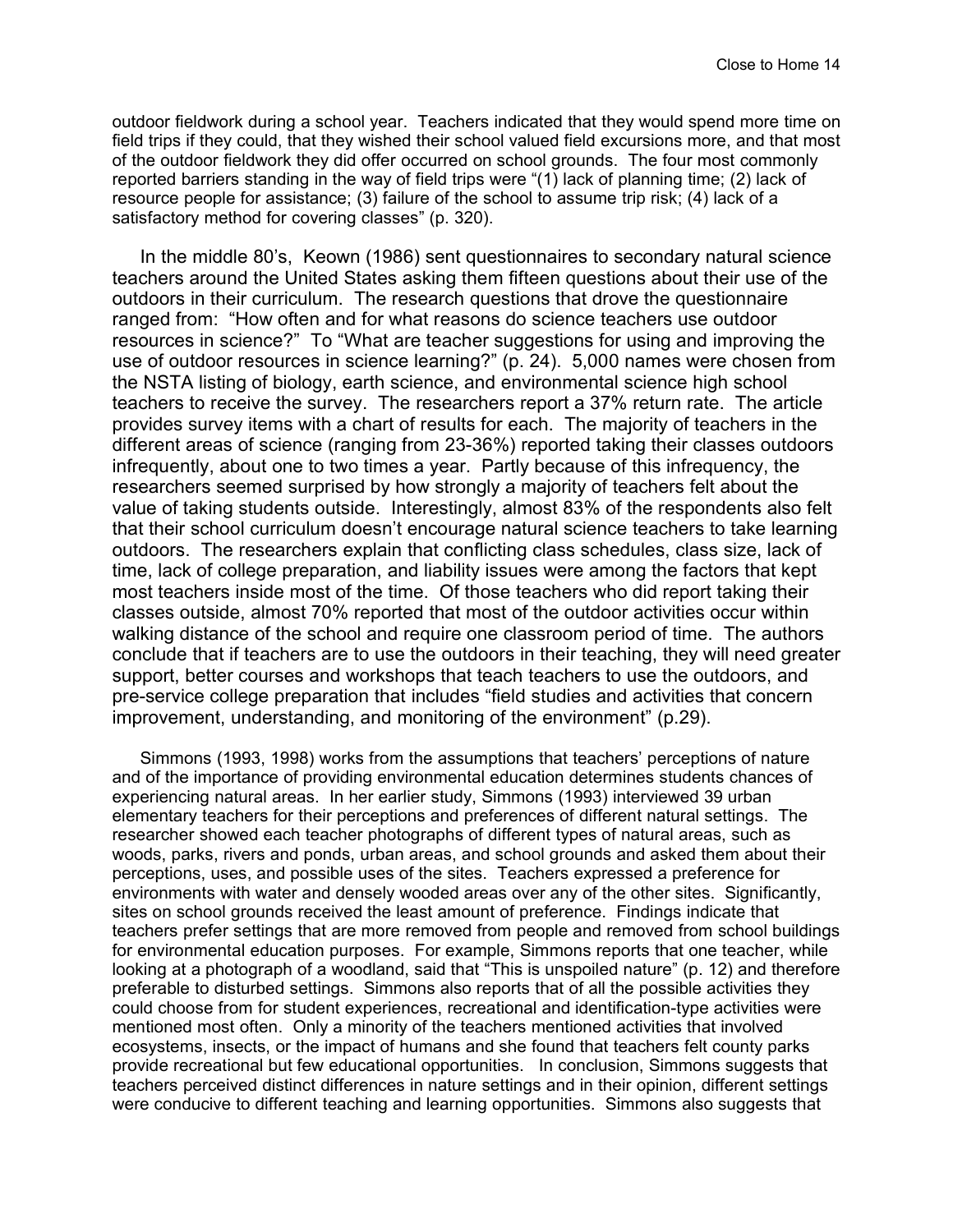teachers associated a need for different resources, support services, equipment, and logistic support with different settings. She concludes that teachers need training to expand on their repertoire of possibilities for different settings. Simmons also states that the way a natural area manager or environmental educator introduces a site to a teacher may well determine the fulfillment of educational goals.

In her second study Simmons (1998) again focused on what elementary teachers or urban minority students perceive to be benefits and barriers to different types of outdoor environments. Simmons again showed teachers photographs of different types of more or less natural settings. Again, she was interested in "personal comfort levels and their judgment of educational affordances, as well as their perceptions of potential barriers" (p.24). Similar to the findings of the previous study, wooded and water environments more chosen by teachers as more suitable than other sites for environmental education. However, teachers also identified these two environments as more dangerous and risky than parks or urban settings. They were concerned about safety, poisonous plants, and the possibility of getting lost. Most of the teachers surveyed say it is important to provide nature experiences in the curriculum, that their students would enjoy such experiences, and that outdoor experiences are worthwhile for students. They also reported confidence in knowing what to do with students in natural settings and were not particularly worried about not knowing the answers to student questions (p.31). As in the last study, teachers were not overly enthusiastic about urban nature as a learning setting and they were surprisingly ambivalent about county parks. Simmons also points out that teachers were apprehensive about their own preparation, comfort in teaching outside, and their training. Teachers expressed a desire for more training and felt more training would be required before they could take their students outside to natural areas. Simmons concludes that teachers were "both enthusiastic and somewhat confident, yet apprehensive, about teaching in natural areas" (p.31). The author believes that training programs should address these teacher views and directly confront their fears.

More recently, in an article about the NSF-funded Teachers in the Woods program in Washington state, Dresner (2002) states that a majority (90%) of the130 participating science teachers reported one year later that, as a result of teachers' experiences, their students in turn showed improvements in their knowledge of science and environmental science. This result came after the teachers reported that they became more comfortable with forest ecology field studies themselves and in turn, began to incorporate similar field studies in their curriculum. Although Dresner does not report any data on student learning outcomes, it is significant that teacher participants reported that their students improved mostly in skills related to scientific inquiry (p,30):

- 1) Using observations and concepts to express scientific questions and frame an investigation
- 2) Designing an investigation to address a scientific question
- 3) Collecting, organizing and presenting data

One of Dresner's concluding remarks is especially relevant to this review: Student field inquiry projects are best conducted at sites chosen for close proximity to school buildings to "… help to alleviate limitations in scheduling and funds for transportation to a more remote site" (p.31).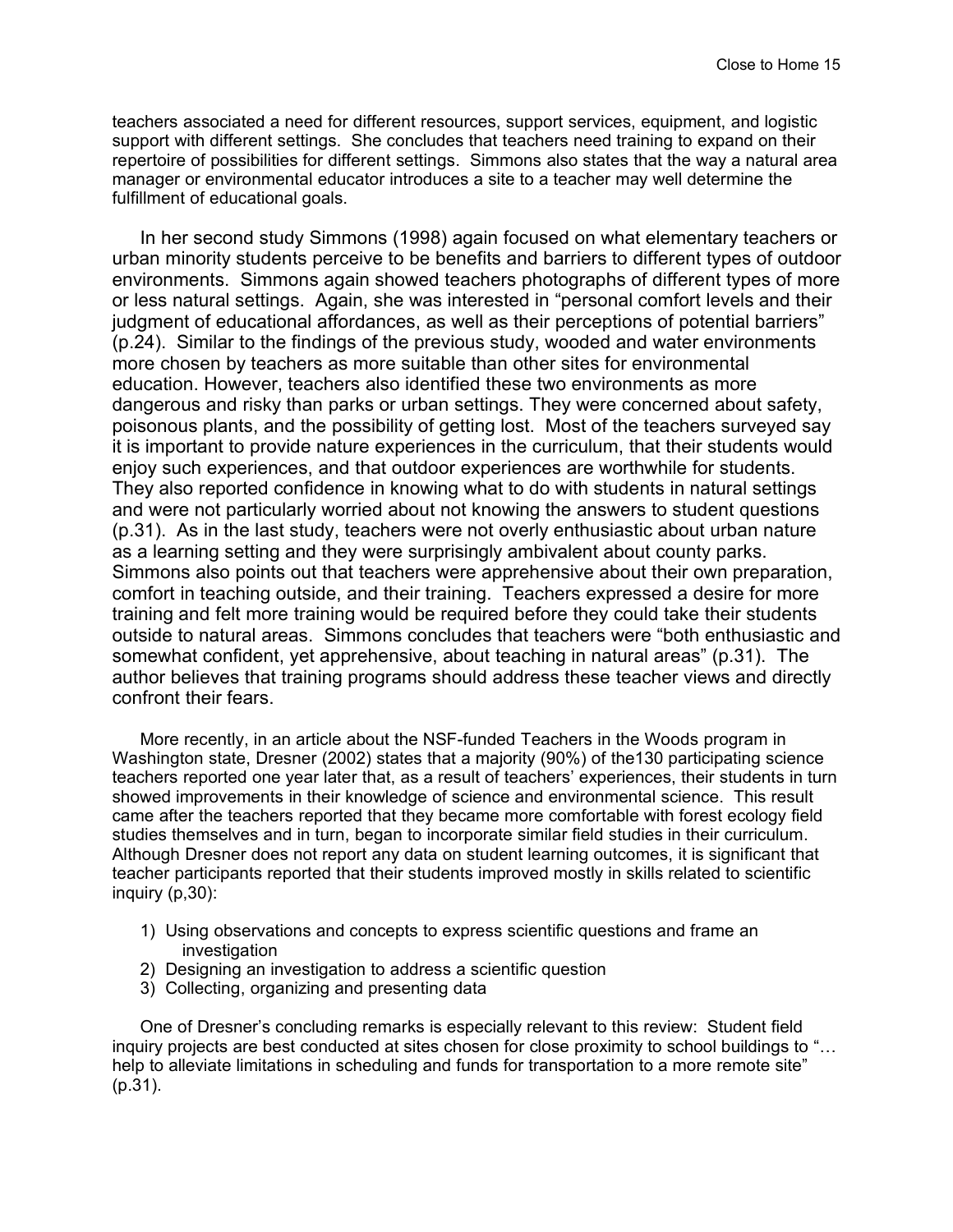#### **Comparative Analysis of the Research Literature**

Looking at this research as a body, there are certain chronological patterns that emerge in the research about the relationships between schoolyard field studies and student learning outcomes. Although there were research studies published during the 70's and early 80's about outdoor residential programs and their affect on attitudes, environmental ethic and action, it wasn't until the middle 80's that research studies about cognitive learning outcomes began to appear. One set of studies, published during the period from 1986 through the 1990's, includes research concerning teachers' perspectives and attitudes about taking school children outside to learn. Researchers report that although teachers tend to value such experiences for their children and think their children would benefit from such programs, there are significant institutional roadblocks and barriers to making such field trips part of the curriculum. These roadblocks and barriers are powerful enough to significantly limit field trips even when natural areas are available to them a short walk from their classroom door. Some roadblocks are institutional in nature, including lack of support, lack of resources including transportation, and lack of time. Other disincentives include feelings of inadequacy and a lack of background knowledge that teachers feel is necessary to lead field excursions. Teachers also speak of a need for professional training and mentoring.

It wasn't until the early1990's, with one exception (Martin et al. 1981), that reports of research into the relationship to schoolyard field studies to cognitive learning outcomes for school children began to appear. There is convincing evidence that students actually do learn more science content and also retain more scientific knowledge as a result of field studies. The also seem to learn more content more efficiently and develop better attitudes and self exteem as related to the natural environment. The more plant life, the more complex the natural environment, the better for student interest and engagement. Schoolyard sites have distinct advantages over unfamiliar and remote locations. One particular recent study makes the important point that a school's philosophy can influence learning outcomes as well as the frequency and quality of teacher use of schoolyard natural settings (Malone and Tranter 2003).

In the middle Nineteen nineties research studies began to appear that specifically mention scientific habits of mind as a learning outcome. For example, Milton, Cleveland and Bennett-Gates (1995), although most concerned about mustering evidence that the Park/School Program had a positive effect on the self esteem of participants, they also suggest almost in passing that the content of student questions revealed improvements in scientific thinking. In a more recent example, Tudor and Duornich (2001) report that there were clear and significant improvements in students' environmental ethic when they are given the chance to "act as science researchers" observing, measuring, collecting data and testing hypotheses. The authors found empirical evidence that the award-winning Nature Mapping program motivates students as they are exposed to interdisciplinary inquiry. It is significant that this recent report is the only article we found that explicitly uses the term inquiry in a way that is congruent with the National Standards definition.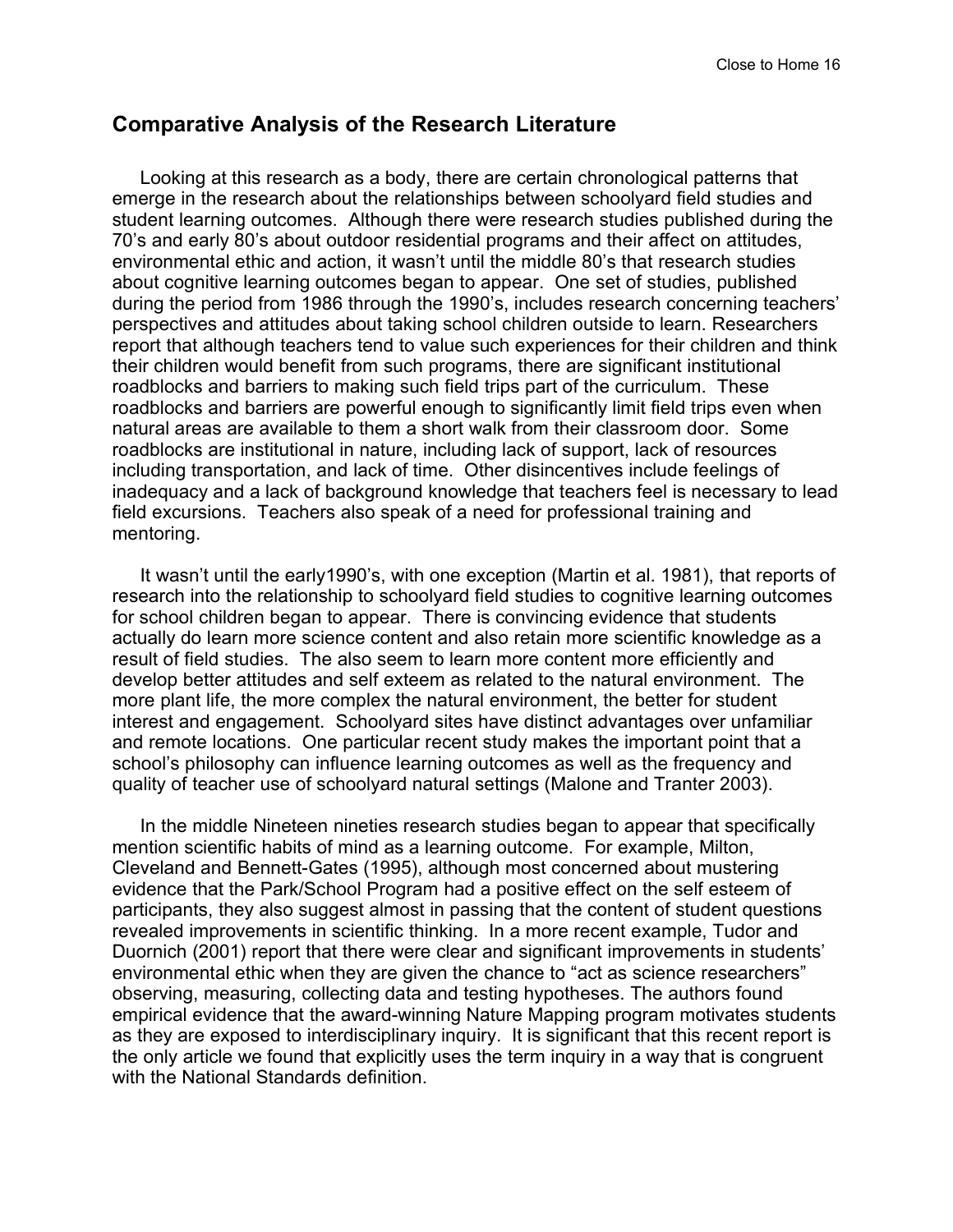#### **Conclusions**

In a current atmosphere in schools where everyone is so concerned about highstakes proficiency testing and intense pressure for standards-based educational reform, teachers and administrators in public schools naturally think first about student learning outcomes and the potential for improvements in scientific literacy when evaluating lessons or programs to improve K12 education. The National standards for science teaching and learning (AAAS 1990, 1993; NRC 1996 ) are quite specific about content, performances and perspectives that make up scientific literacy. Teachers are under extreme pressure to align their curriculum with national and state standards so that children's performance on their state's proficiency tests improve. Understandably, they have a hard time justifying any activities including field trips that do not have clearly articulated and convincing connections to standards-based learning outcomes.

The research literature makes the point clear that field studies and environmental education programs that bring students outside to learn in nature have significant impact on the third standard category—student perspectives; their attitudes, their individual land ethic and their concern for the environment. Other researchers present evidence that students improve cognitively, improving their scientific content knowledge and learn science more efficiently as a result of study in natural world settings. It is also clear from the research that although most teachers value such experiences for their students, few actually make them available as a sustained part of their curriculum. The research suggests that there are many possible reasons for this.

However, there is a striking lack of research that connects field studies with inquiry, a major tenant of the current national standards for scientific literacy. Of course, many authors mention "hands-on" activities, digging in the dirt, observing, and other experiences in which children engage with nature and natural settings. And, all these activities can lean to improvements in scientific literacy. However, the current standards-based consensus in science education is that scientific literacy includes scientific inquiry, both learning science through inquiry and learning about science as inquiry (see Introduction). As explained above, the teacher's role in inquiry teaching is as facilitator, guide, or leader instead of authoritative dispenser of knowledge. One of the clues that we see for the potential of science education in outdoor settings for improving student understanding of scientific inquiry is that these are also familiar metaphors for understanding scientists, naturalists and environmental educators when they go outside to learn. With this in mind, much more research is needed to find clear connections and empirical evidence about whether or not field studies actually result in improvements in scientific literacy, especially as it relates to scientific inquiry. Without this research, we do not have the evidence we need to convince others that these programs should be institutionalized and become an important part of the school curriculum and that science literacy as well as proficiency scores are likely to improve as a result of these experiences.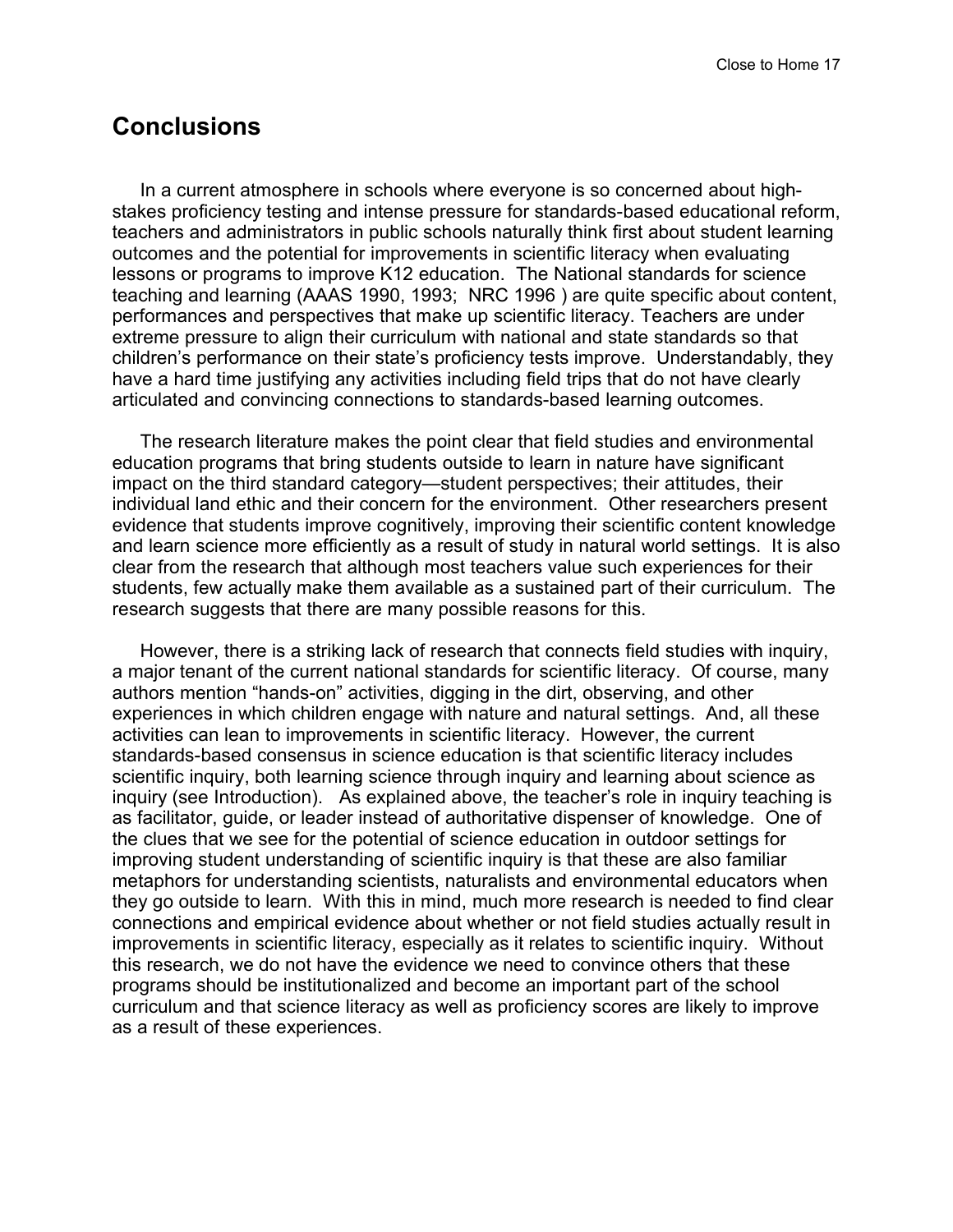#### **Implications of the Findings and Recommendations**

- American Association for the Advancement of Science (AAAS) 1990. *Science for all Americans*. New York: Oxford University Press.
- American Association for the Advancement of Science. (AAAS). 1993. *Benchmarks for science literacy*. New York: Oxford University Press.
- Bachman, S.J. and Crompton, J.L. 1984-5. Education experiences contribute to cognitive development. *The Journal of Environmental Education*. 16(2), 4-13.
- Carlson, J.E. and Baumbbartner. D. 1974. The effects of natural resource camps on Youths. *The Journal of Environmental Education*. 5(3) 1-7.
- Center for Environmental Education. 2002. *Center for Environmental Education*. Antioch New England Graduate School. Retrieved from the World Wide Web. http://www.ceeane.org
- Connecticut Schoolyard Habitat Network. 2002. [Chuck; complete the citation.]
- Corcoran. E. 1976. Curriculum development for outdoor learning. *The Journal of Environmental Education*. 7(4) 55-61.
- Crompton, J.L. and Sellar, C. 1981. A review of the Literature: Do outdoor education experiences contribute to positive development In the affective domain? *The Journal of Environmental Education*, 12(4) 21-29.
- Cronin-Jones. L.L. 2000. The effectiveness of schoolyards as sites for elementary science instruction. School Science and Mathematics. 100(4) 203-209.
- DeBoer, G.E. 1991. *A history of Ideas in science education; Implications for Practice*. New York: Teachers' College Press.
- Dettmann-Easler, D. and Pease, J.L. 1999. Evaluating the effectiveness of residential environmental education programs in fostering positive attitudes toward wildlife. *The Journal of Environmental Education*. 31(1), 33-39.
- Disinger, J.F. (1984) What research says: Learning in the environment. *School Science and Mathematics*. 84(2) 158-163.
- Dresner, M. (2002) Teacher in the woods: Monitoring forest biodiversity. *The Journal of Environmental Education.* 34(1), 26-31.
- Evergreen Foundation. 2002. Evergreen Foundation, Retrieved from the World Wide Web http://www.evergreen.ca
- Falk, J.H. & Balling, J.D. (1980). The school field trip: Where you go makes a difference. *Science and Children*. 17(6). 6-8.
- Florida Schoolyard Wildlife Project. Florida Wildlife Extension Education Resources. Retrieved from the World Wide Web: http://www.floridaconservation.org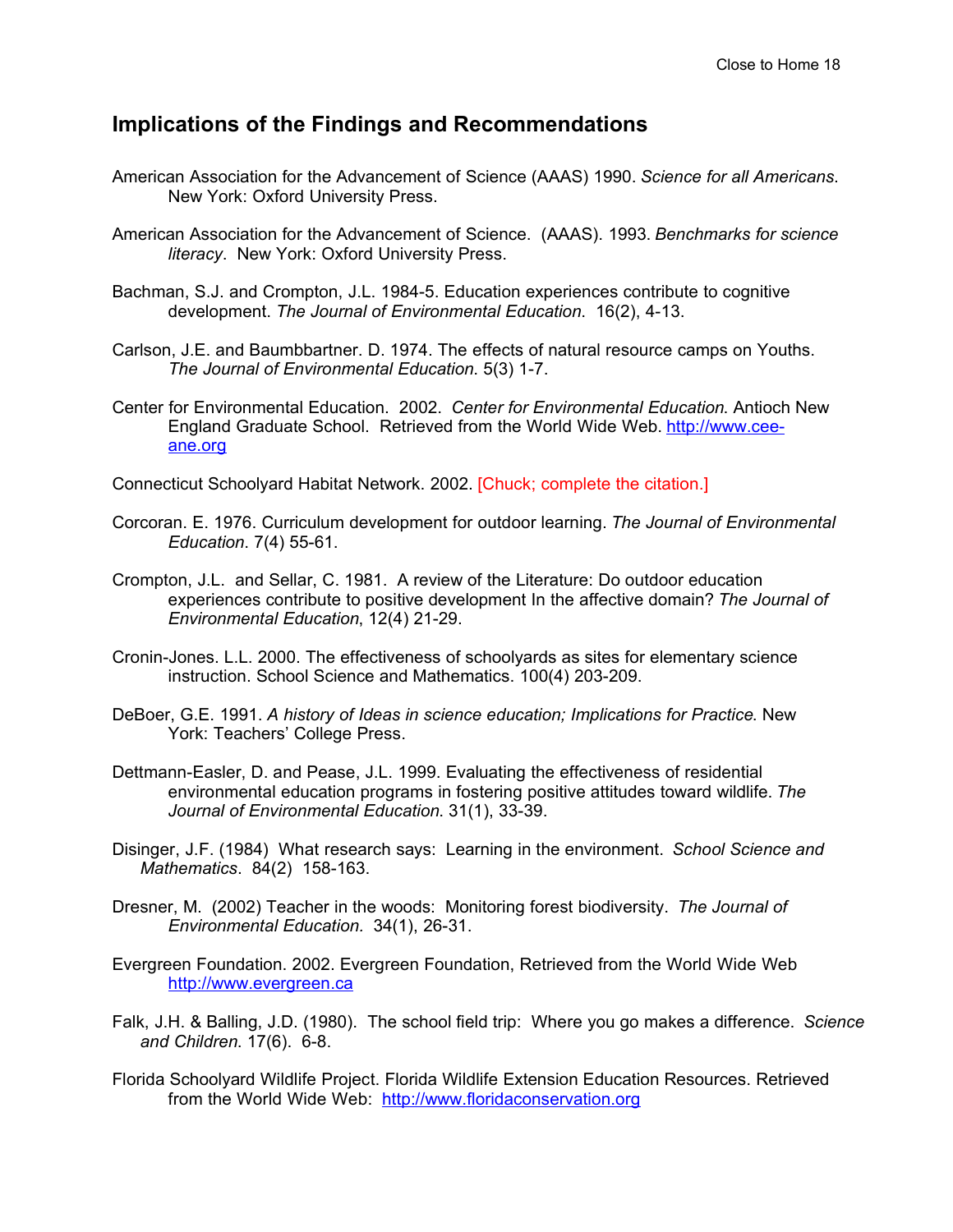Green Teacher. Retrieved from the World Wide Web: http://www.greenteacher.com

- Harvey, M.R. 1989-90. The relationship between children's experiences with vegetation on school grounds and their environmental attitudes; *The Journal of Environmental Education*. 21(2) 9-15.
- Keown, D. 1986. Teaching science in U.S. secondary schools; A survey. *The Journal of Environmental Education*. 18(1):23-28.
- Landis 1994. Habitats for Learning: Ohio takes a new look at school land labs booklet. Columbus, Ohio: Ohio Environmental EducationFund, Ohio Environmental Protection Agency.
- Leeming, F.C., Dwyer, W.O., Porter, B.E. and Cobem, M.K. 1993. Outcome research in environmental education: A critical review. *The Journal of Environmental Education* 24 (4):8-21.
- Lisowski M. and Disinger J.F. (1991) the effect of field-based instruction on student understanding of environmental Education *The Journal Of Environmental Education*. 23 (1): 19-23.
- Lock, R. (1998). Field work in the life sciences. International Journal of Science Education. 20(6), 633-642.
- Malone, K. and Tranter, P.J. (2003). School grounds as sites for learning: making the most of environmental opportunities. *Environmental Education Research*. 9(3). 283-303.
- Manzanal, R. F., Barreiro, L.M.R., and Jimenez, M.C. (1999). Relationship between ecology fieldwork and students attitudes toward envrionmental protection. *Journal of Research in Science Teaching, 36*(4), 431-453.
- Markels, A. (2001 November-December). The sky's the limit. *Audubon*, 103(4), 40-46.
- Martin, W. W., Falk, J.H., and Balling, J.D. (1981). Environmental effects on learning: The outdoor field trip. *Science Education, 65*(3), 301-309.
- Maryland Department of Education 2002. *Conservation and enhancement of the natural environment on school sites.* School Facilities Branch of the Maryland Department of Education. Retrieved from the World Wide Web: aabend@msde.state.me.us
- Mason, J.L. (1980). Annotated bibliography of field study research. School Science and Mathematics. 80(2). 155-166
- McAllister, A. (1971). Outdoor education in England. *The Journal of Environmental Education,* 3(2), 41.
- McInnis, N. (1972). When is education environmental? *The Journal of Environmental Education,* 4(2), 51-54.
- Miles, J. (1991). Teaching in wilderness. *The Journal of Environmental Education,* 22(4), 5-9.

Milton, B., Cleveland, E., and Bennett-Gates, D. 1995. "Changing perceptions of nature, self,